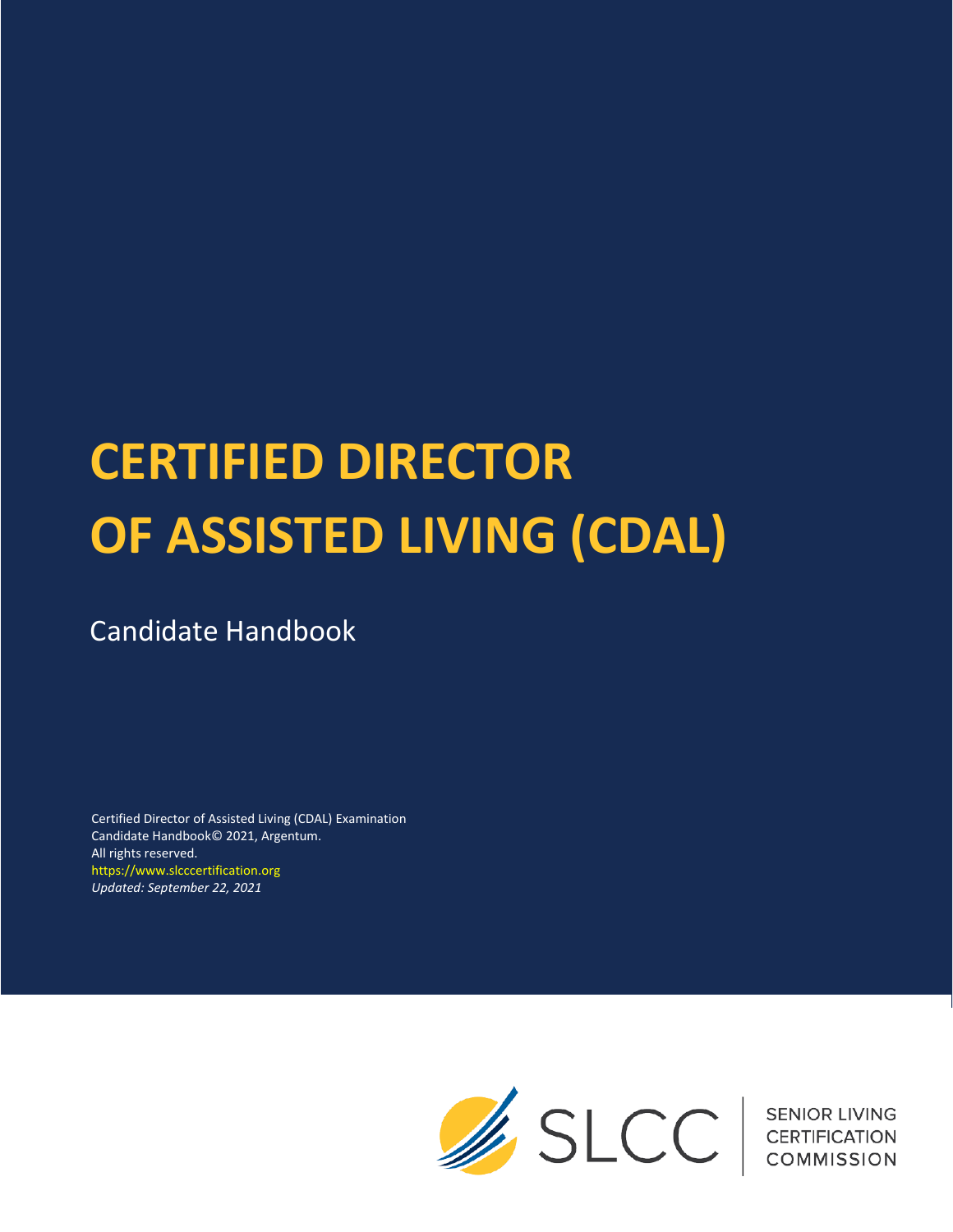## **TABLE OF CONTENTS**

| Address Updates: Communicating Changed Contact Information 16              |  |
|----------------------------------------------------------------------------|--|
|                                                                            |  |
|                                                                            |  |
|                                                                            |  |
|                                                                            |  |
|                                                                            |  |
| Recertification Fees, Failure to Recertify, and Recertification Appeals 18 |  |
|                                                                            |  |
|                                                                            |  |
|                                                                            |  |
|                                                                            |  |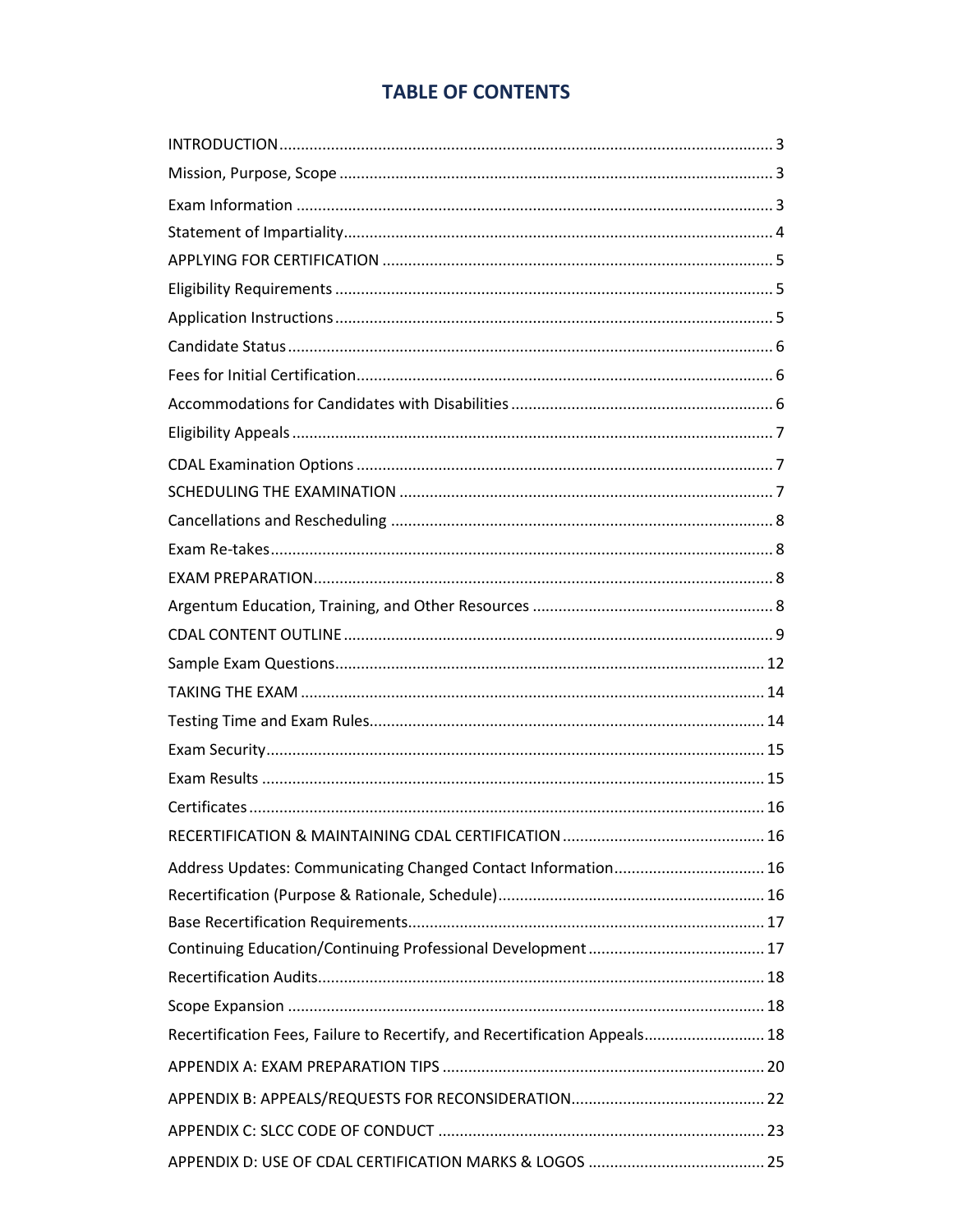## **INTRODUCTION**

The CDAL Candidate Handbook is the single best source of information regarding the CDAL certification program, covering everything from initial application, the CDAL examination, maintaining certification (recertification), and the policies and procedures used in the operation of this program. The Candidate Handbook is updated periodically, so please visit the **SLCC** website for the most current edition. If you have questions after reviewing this information, please contact the SLCC at (703) 562- 1187.

#### **Mission**

The Senior Living Certification Commission (SLCC) was established by Argentum in 2015 to develop voluntary certification programs that recognize qualified senior living professionals and promote professionalism in senior living communities. SLCC was merged into Argentum in 2018 and is governed by the SLCC Board of Commissioners.

#### **Purpose**

The Certified Director of Assisted Living (CDAL) program recognizes senior living professionals who demonstrate the knowledge required for competent management of assisted living communities at the executive director level. Participation in the CDAL program is open to all individuals who meet eligibility requirements. Certification is granted to individuals who meet all eligibility requirements, agree to uphold the SLCC Code of Conduct, and successfully complete the CDAL examination.

## **Certified Director of Assisted Living (CDAL) Scope**

Assisted living community executive directors are responsible for the overall management of assisted living communities. The executive director:

- Works to ensure residents' choice, independence, individuality, dignity, quality of life, and quality of care in a home-like environment.
- Is responsible for the work of staff, vendors, and providers, as well as the interests of residents, family members, owners, and other key stakeholders.
- Executes policies that address safety, risk, regulatory compliance, and quality.
- Provides overall direction for the community within guidelines set up by the owner, board of directors, or similar governing body.
- Manages resident and family relations.
- Plans, directs, and coordinates operational activities at the highest level of management with the help of staff managers.

#### **Exam Information**

The Certified Director of Assisted Living (CDAL) Examination is administered at conveniently located testing centers around the world and may be offered in conjunction with industry events. The exam includes 131 multiple-choice questions from the subjects shown in the Content Outline and is developed and built according to the Certified Director of Assisted Living Test Specifications. The exam was developed by subject matter experts using psychometrically validated procedures and testing industry standards. SLCC relies on psychometric consultants to ensure that the Certified Director of Assisted Living Certification Examination is valid, reliable, statistically sound, and legally defensible.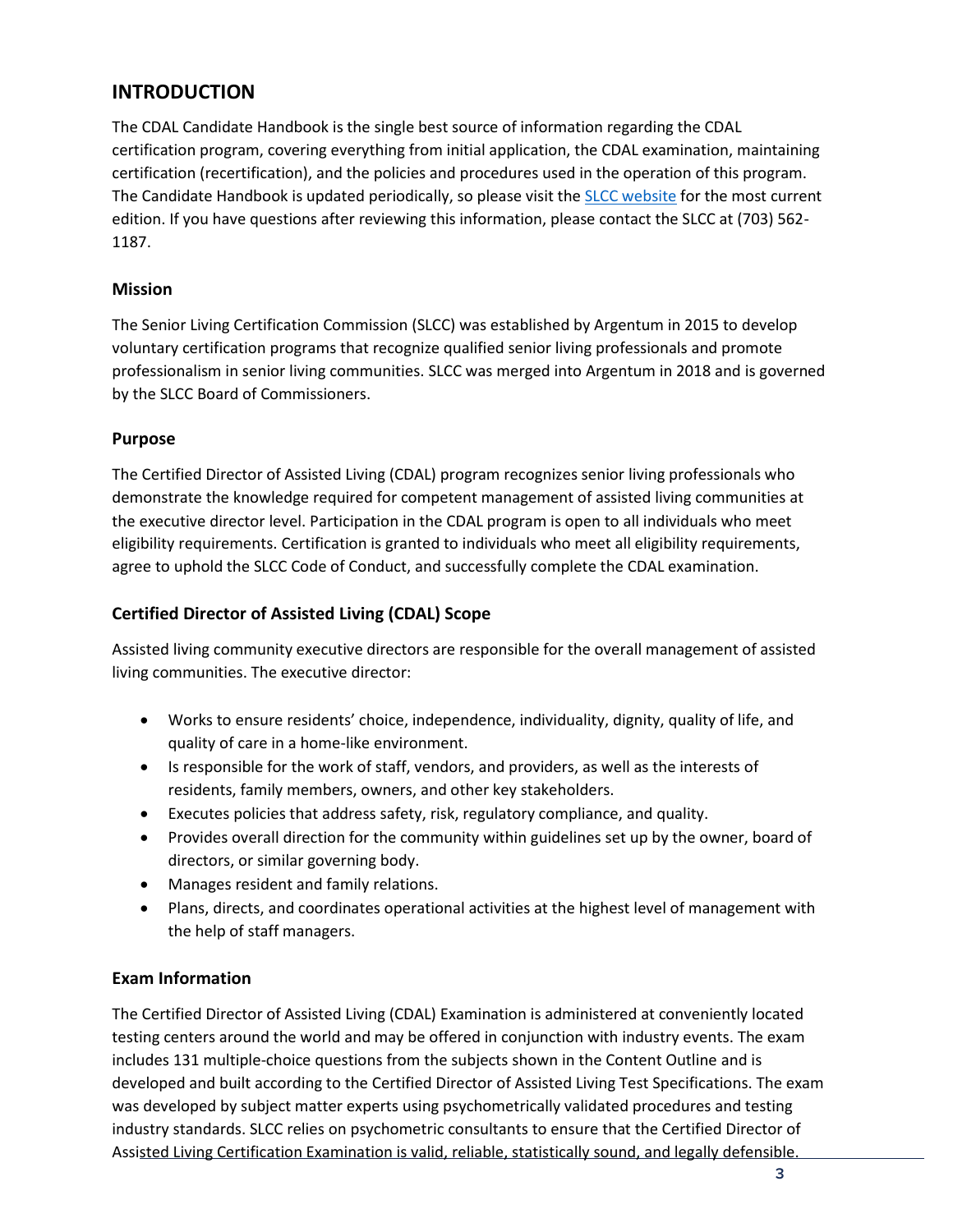## **Statement of Impartiality**

SLCC understands the importance of impartiality in carrying out its CDAL certification activities, manages conflicts of interest, and acts to ensure the objectivity of its CDAL certification activities. In addition, SLCC is committed to acting impartially in relation to its Applicants, Candidates and Certificants.

CDAL certification decisions are made in accordance with policies and procedures established under the authority of the SLCC Board of Commissioners. Policies and procedures affecting applicants, candidates and certificants are made public and fairly and accurately convey information about the CDAL program.

SLCC understands threats to impartiality that include, but are not limited to, self‐interest, activities from related bodies, relationships of personnel, financial interests, favoritism, conflict of interest, familiarity, and intimidation. SLCC periodically conducts a threat analysis to determine the potential, both real and perceived, of an individual or an organization to influence certification.

The eligibility requirements have been established to recognize individuals who have demonstrated the experience, knowledge, and skills necessary to competently manage assisted living communities.

To earn CDAL certification, Applicants must meet all eligibility requirements and demonstrate proficiency in assisted living management by passing the CDAL examination, as specified and administered under the authority of the SLCC. Eligibility requirements for the CDAL Certification Program are listed in this CDAL Candidate Handbook.

Argentum serves the industry by providing education and training designed to help industry professionals understand best practices for managing assisted living communities. However, completion of Argentum's education or training is not a prerequisite or component of the CDAL certification program. Candidates are free to select any training they wish, and completion of Argentum's training will not provide any advantage over completion of any other quality training program.

CDAL certification is open to all individuals who manage assisted living communities. Argentum membership is not a requirement for CDAL eligibility.

The SLCC recognizes that equal opportunity is fundamental to fairness in all forms of human endeavor. Therefore, SLCC does not discriminate on the basis of race, color, religion, national origin, age, lifestyle, gender, or sexual orientation.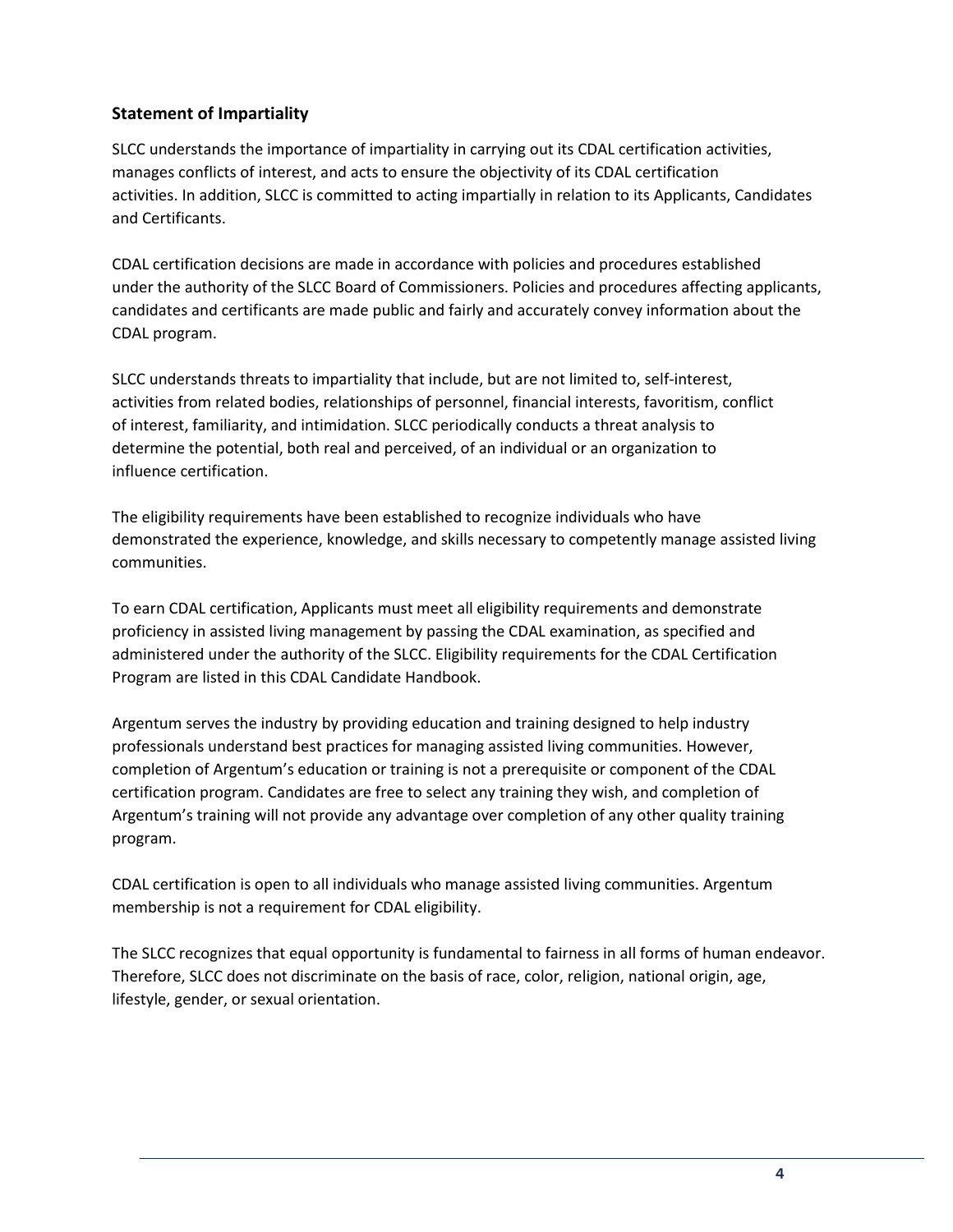## **APPLYING FOR CERTIFICATION**

#### **Eligibility Requirements**

To be eligible to sit for the examination, Applicants must demonstrate the following qualifications:

#### Route 1 (Education + Experience)

| <b>EDUCATION</b>  | Bachelor's degree granted by a college or university that is accredited by an entity<br>approved by the United States Department of Education, or the equivalent |    |                                                                                                                                 |
|-------------------|------------------------------------------------------------------------------------------------------------------------------------------------------------------|----|---------------------------------------------------------------------------------------------------------------------------------|
| <b>EXPERIENCE</b> | At least one year (2,000 hours) work<br>experience as an assisted living<br>community executive director                                                         | 0R | At least three years (6,000 hours)<br>work experience in a management<br>capacity in one or more assisted living<br>communities |

**OR**

#### Route 2 (Experience)

| <b>EXPERIENCE</b> | At least three years (6,000 hours)<br>work experience as an assisted<br>living community executive<br>director | OR | At least five years (10,000 hours)<br>work experience in a management<br>capacity in one or more assisted living<br>communities |
|-------------------|----------------------------------------------------------------------------------------------------------------|----|---------------------------------------------------------------------------------------------------------------------------------|
|-------------------|----------------------------------------------------------------------------------------------------------------|----|---------------------------------------------------------------------------------------------------------------------------------|

*Note that assisted living management does NOT include long term care management, nursing home management, or independent living management.*

## **Application Instructions**

A completed, current version of the [CDAL Application Form](https://www.slcccertification.org/apply/) – including all attestations, signatures and fees, and documentation for accommodation requests (if applicable) – must be submitted to SLCC before an Applicant can be approved to take the CDAL examination. Individuals who were registered using a Group Discount will need to include a Promo Code provided by SLCC in the appropriate place within the CDAL Application Form.

Applications may be submitted at any time but must be received by SLCC at least **21 days** in advance of the exam administration date to allow time for processing. If requesting an accommodation (see Accommodations for Candidates with Disabilities), the application must be received by SLCC at least 30 days in advance of testing. Completed applications will be evaluated and Applicant eligibility determined within 14 business days following receipt by SLCC.

Applicants who submit their application before they have fully satisfied the experience/education requirements will be ruled ineligible for participation in the CDAL program. Individuals who submit incomplete applications will be notified that their application will not be processed until all required information and materials have been received.

**NOTE:** You must apply using the name that appears on the government-issued photo identification that you will use to enter the testing center to sit for your examination.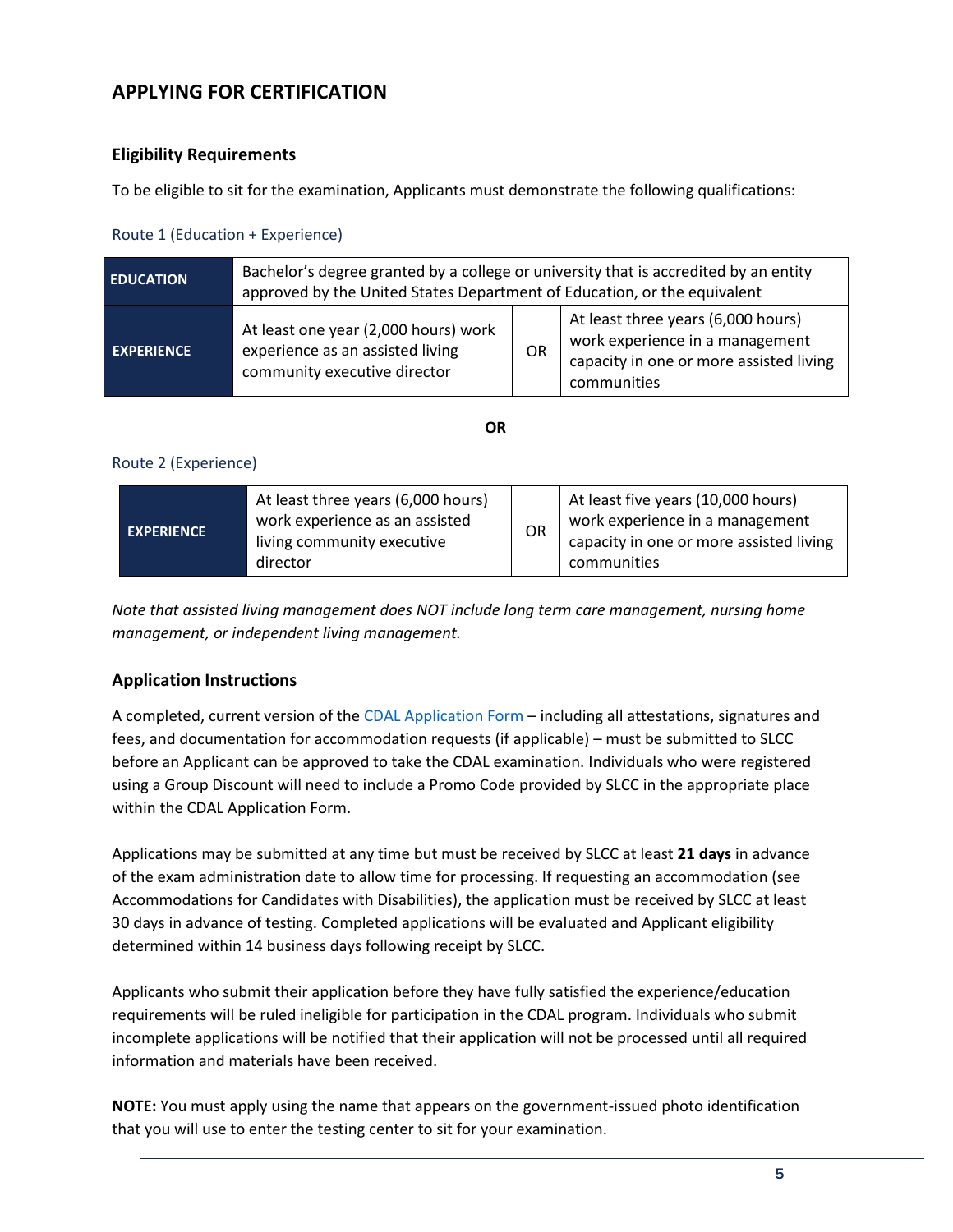#### **Candidate Status**

Applicants who have been approved to take the CDAL examination are considered CDAL Candidates. Candidates generally have **12 months** from their initial application date to pass the CDAL exam, although this timeframe may be relaxed as appropriate (i.e., during a pandemic).

#### **Fees for Initial Certification**

The CDAL fee includes initial application processing, Argentum's Assisted Living Executive Director Primer (PDF), one administration of the CDAL Practice Test, and one CDAL examination administration.

The Application Form must be submitted with appropriate payment and is non-refundable. However, this fee will be refunded if the Applicant is deemed ineligible for participation in the CDAL program.

#### *Argentum Member Rate*

Individuals employed by an Argentum member company, or a company that is a member of a partner association (including State Partners), are eligible for a discounted rate of \$750.

#### *Others*

All other individuals will be charged an application fee of \$875.

#### *Reexamination Fee*

Candidates may re-take the CDAL examination after the 45-day wait period and within the 12-month eligibility period for \$125. Candidates will be allowed no more than three (3) testing attempts within a 12-month period. If a candidate has not successfully passed the exam within 12 months from the date of application, he/she must reapply and pay the full application and examination fees again.

#### [Reexamination fees can be paid at this link.](https://www.slcccertification.org/re-examination/)

#### **Accommodations for Candidates with Disabilities**

Candidates with documented visual, physical, hearing or learning disabilities that would prevent them from taking an examination under standard conditions, may request special testing accommodations using this [Request for Testing Accommodation Form.](https://www.slcccertification.org/wp-content/uploads/2019/01/Request-for-Accommodation-Form.pdf) This Form must be submitted at least 30 days in advance of the testing appointment.

The Senior Living Certification Commission requires written documentation of the disability from the candidate's doctor or from another qualified medical professional on the professional's letterhead. This written documentation must accompany the CDAL Application Form at the time application is made. There is no extra fee for making these arrangements.

Reasonable accommodations provide candidates with disabilities a fair and equal opportunity to demonstrate their knowledge and skill in the essential functions being measured by the examination. Reasonable accommodations are decided based on the individual's specific request, disability, documentation submitted, and appropriateness of the request. Reasonable accommodations do not include steps that fundamentally alter the purpose or nature of the exam.

For more information regarding reasonable accommodations, please contact SLCC at (703) 562-1187.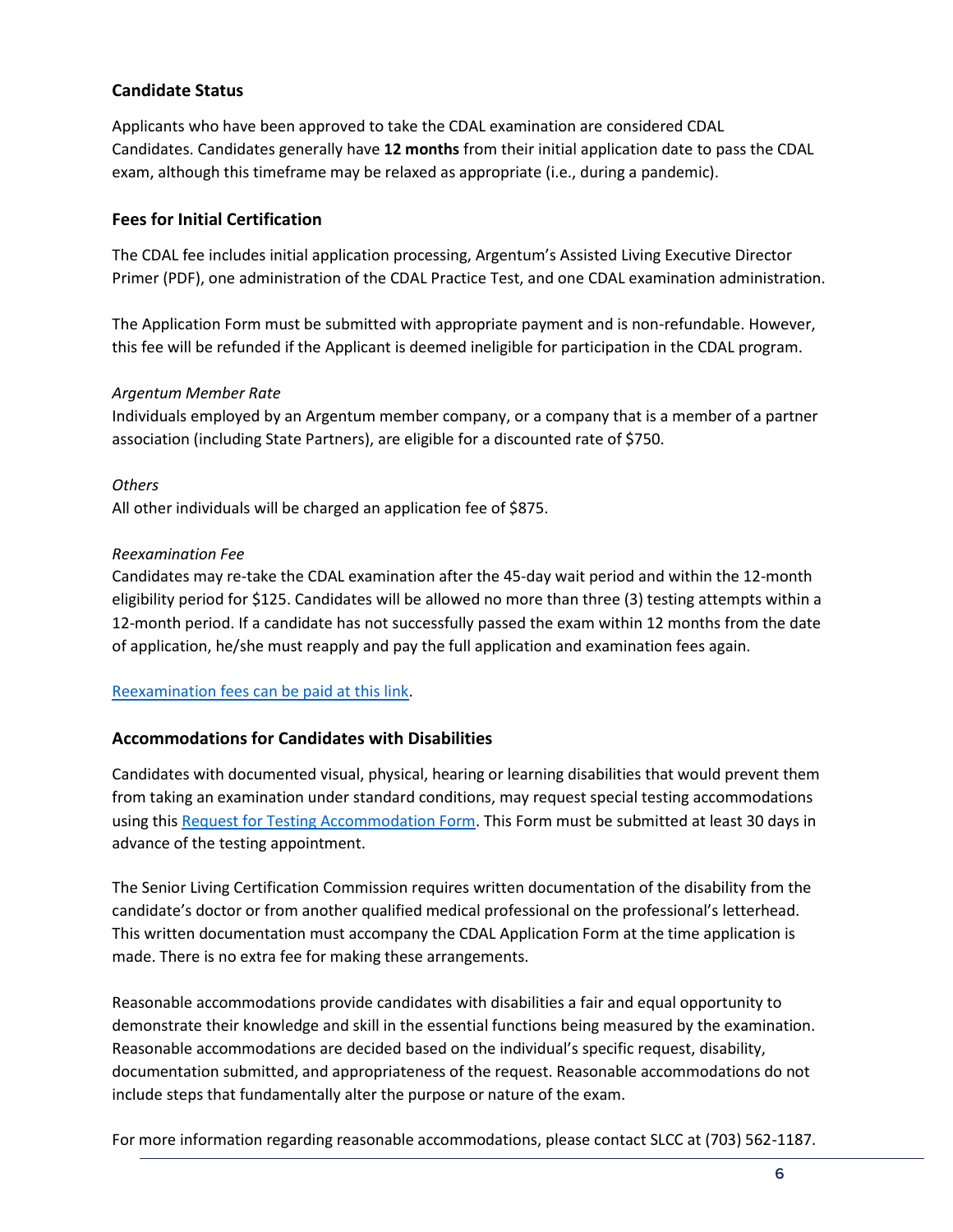#### **Eligibility Appeals/Requests for Reconsideration**

SLCC is committed to a fair appeals process for any applicant, candidate, or certification holder with any adverse outcome of a decision. Applicants who have submitted a completed application and who are notified that they do not meet the eligibility requirements, or who submitted a completed Request for Accommodations Form and were denied a requested accommodation, may appeal this decision in accordance with the process outlined in Appendix B: Appeals.

#### **CDAL Examination Options**

Once all eligibility requirements have been met and approved via the application process, an applicant becomes a Candidate, eligible to sit for the CDAL certification examination. Successful completion of the certification examination is a requirement for CDAL certification.

The CDAL examination is offered for computer-based testing at proctored test centers around the world through SLCC's provider, Kryterion. Click here to find [Kryterion test centers](https://www.kryteriononline.com/Locate-Test-Center) in your area. (This list is subject to change.) The CDAL examination may also be offered via paper-based testing in conjunction with Argentum events, and other industry events.

The CDAL examination is also available via online proctoring, allowing candidates to test from home or office using a computer that has a functioning camera and microphone. If you're considering this option, consider reviewing [Online Testing Requirements: What You Need to Know.](https://kryterion.force.com/support/s/article/Online-Testing-Requirements?language=en_US)

## **SCHEDULING THE EXAM**

The CDAL Examination is administered at conveniently located testing centers around the world and may be offered in conjunction with industry events. Applicants are required to indicate on the application form whether they intend to take the CDAL exam at a local computer-based testing center, in conjunction with an Argentum (or other) industry event, or using the online proctoring system.

#### Exams at Testing Centers

Once authorized for testing, candidates who have indicated a preference to take the CDAL examination at a local testing center will receive a login and password that can be used to log in and self‐schedule the exam through Webassessor, SLCC's online registration system. Candidates will select the test center location, date, and time of exam administration appointment.

After scheduling the examination, the Candidate will receive an automated email confirming the appointment date, time and location of the test center. The message will include test center check‐in and identification requirements. The confirmation includes a unique Test Taker Authorization Code. Candidates must bring a copy of the confirmation message to the test center on the day of the exam.

#### Exams in Conjunction with Argentum (and Other Industry) Events

Candidates who plan to take the CDAL examination during an Argentum/industry event will receive an email from SLCC confirming the date, time, and location of the exam. This email will also include identification requirements the Candidate must follow to confirm his/her identity when checking in to take the exam.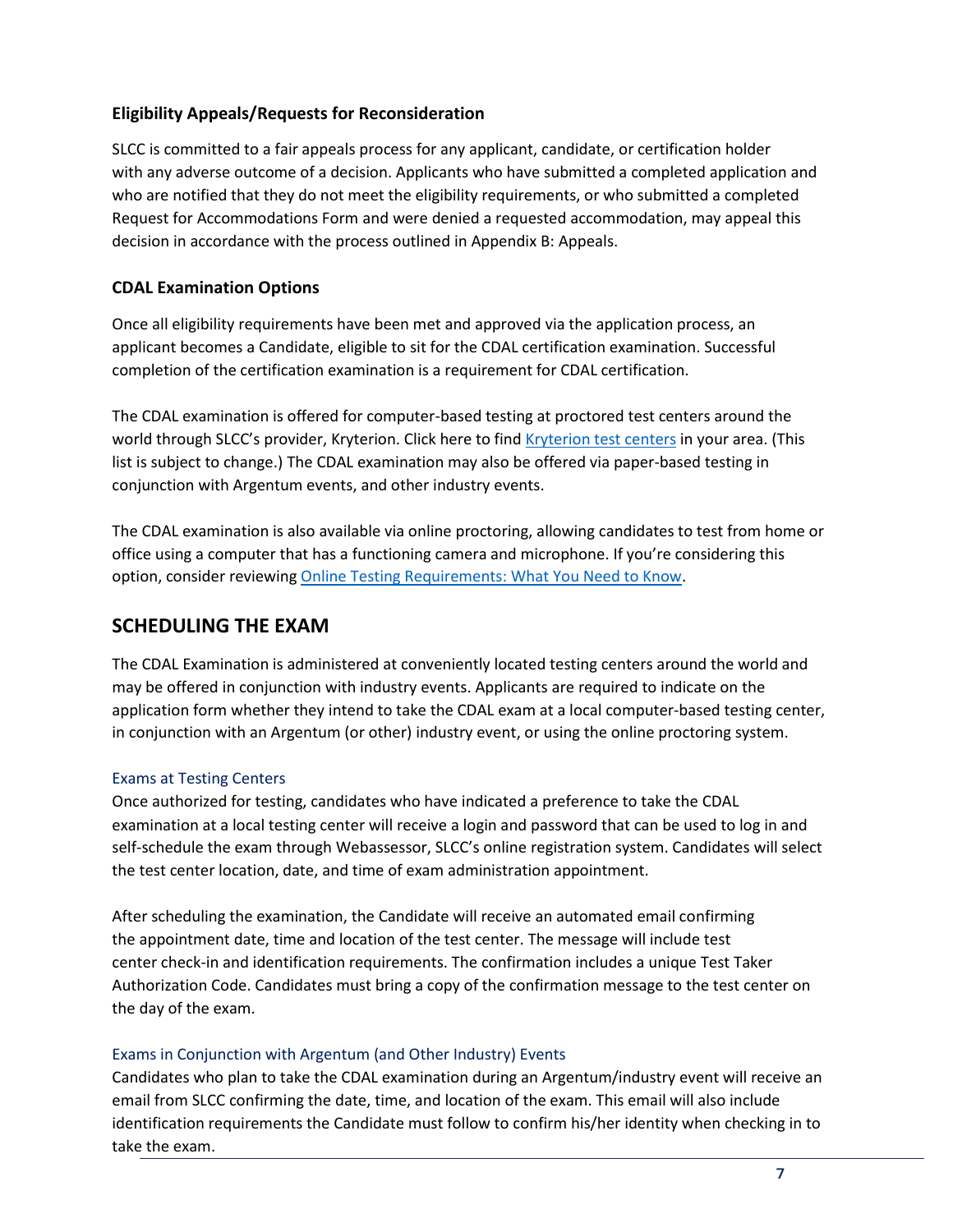## **Cancellations**

SLCC requires a 72‐hour cancellation policy. Cancellations may be made by following the instructions in the exam confirmation message. Cancellations for exams scheduled in conjunction with an Argentum/industry event may be made by contacting SLCC directly, at (703) 562-1187.

#### **Rescheduling**

Individuals who cancel at least 72 hours in advance may re‐schedule by contacting SLCC at (703) 562- 1187. Individuals who fail to cancel their exam at least 72 hours (three days) in advance shall forfeit the examination fee and will not be eligible to reschedule the exam until new fees are paid.

#### **Exam Retakes**

Candidates who do not pass the CDAL examination may contact SLCC staff to schedule another exam attempt within 12 months of the original application submission date. The fee for each exam re-take is \$125. There is a mandatory 45‐day waiting period between exam attempts. In addition, unsuccessful candidates are not allowed to take the examination more than three (3) times in a 12‐month period.

#### [Reexamination fees can be paid at this link.](https://www.slcccertification.org/re-examination/)

## **EXAM PREPARATION**

The CDAL Exam Content Outline (next page) provides an overview of the competency requirements assessed in the CDAL certification examination. Candidates are encouraged to review this Outline to assess their familiarity with these subject as part of their exam preparation strategy.

#### **Argentum Education, Training, and Other Resources**

Argentum offers a variety of education and training opportunities for individuals who want to prepare for the CDAL examination. Please note that these courses and resources are listed here for informational purposes.

- The **Executive Director Primer** provides an orientation to the role of assisted living executive directors. (This text is included in PDF format as part of the CDAL Application package.)
- The **CDAL Practice Test** contains 50 questions that Candidates can use to assess their readiness for the CDAL Examination. This Practice Test can be taken via computer from home or office. (One administration of the CDAL Practice Test is included as part of the CDAL Application package.)
- The **Sample Test** in this Candidate Handbook, after the Content Outline, may also be helpful in assessing readiness for the exam.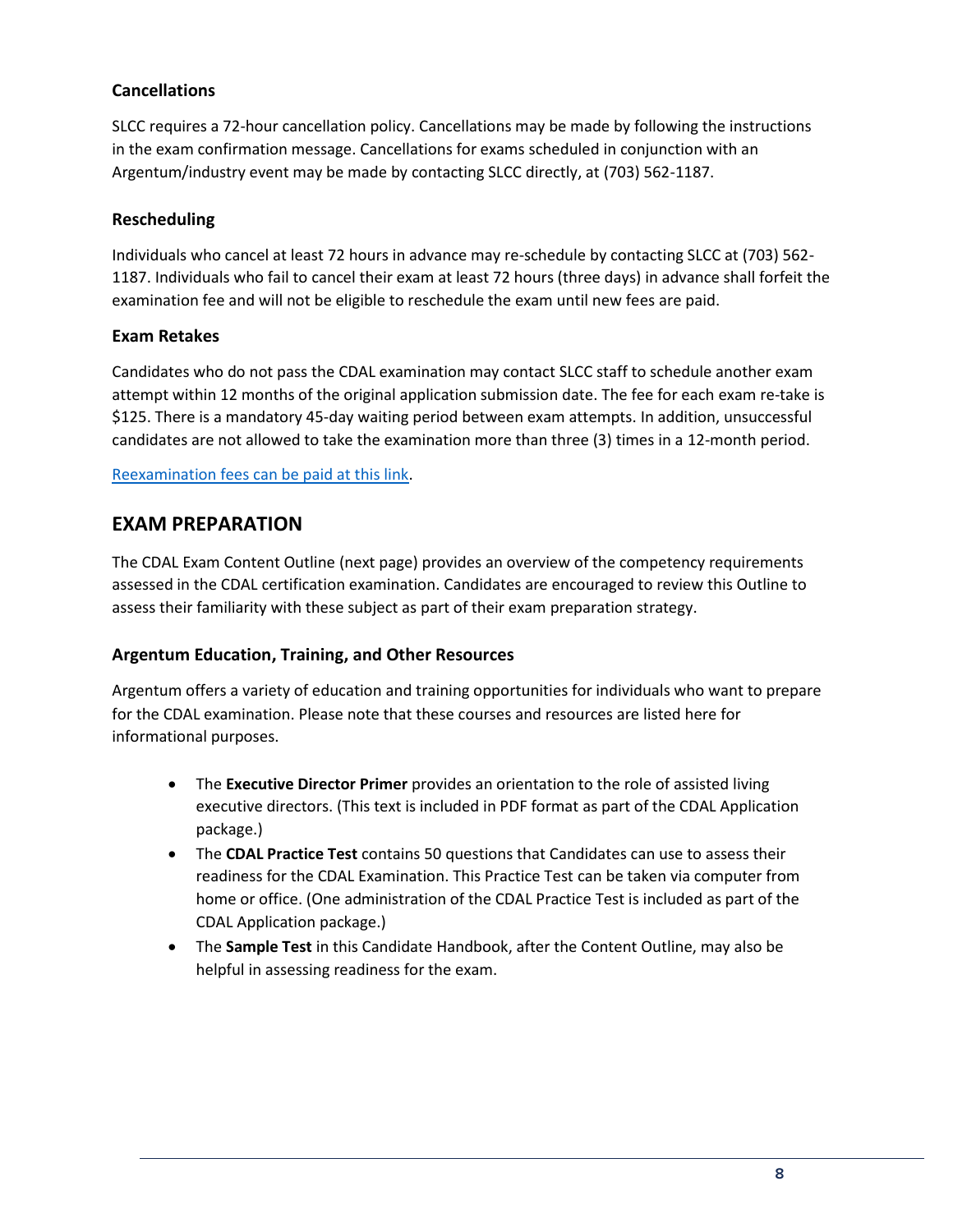## **CDAL EXAM CONTENT OUTLINE**

|               |    | <b>TASKS</b>                                                                                                                                                                                                                                                                                                            | <b>WEIGHT</b> |
|---------------|----|-------------------------------------------------------------------------------------------------------------------------------------------------------------------------------------------------------------------------------------------------------------------------------------------------------------------------|---------------|
|               |    | PRINCIPLES AND PHILOSOPHY OF ASSISTED LIVING                                                                                                                                                                                                                                                                            | 13-14%        |
|               | A  | Create options for residents to exercise choice by designing programs and<br>individualized services to maximize resident autonomy and highest level of functioning.                                                                                                                                                    |               |
|               | В  | Create a home-like environment by promoting interpersonal relationships and<br>connections with the community in an engaging, inviting atmosphere to foster<br>autonomy and provide quality of life for residents and their families.                                                                                   |               |
|               | C  | Establish programs, practices, and environments using collaborative service planning,<br>optimizing building design, organizing groups and committees, and sharing risk to<br>promote a culture of resident independence and to provide residents with a sense of<br>meaning and purpose.                               |               |
|               | D  | Establish a positive approach to resident care and services by managing the actions of<br>staff and promoting positive attitudes and respect to foster residents' dignity.                                                                                                                                              |               |
|               | E  | Administer community policies and procedures by complying with applicable ethical<br>standards and/or codes of conduct for resident care and business practices to ensure<br>the integrity of the organization.                                                                                                         |               |
|               | F  | Integrate flexible practices and programs through strategic planning that emphasizes<br>affordability, economic value, and continuing innovation in senior living options to<br>promote choices for seniors.                                                                                                            |               |
|               | G  | Uphold the assisted living service model and what sets it apart from institutionalized<br>settings to promote public and stakeholder understanding about its historical<br>development and role in housing and healthcare continuums.                                                                                   |               |
| $\mathbf{II}$ |    | <b>RESIDENT CARE AND SERVICES</b>                                                                                                                                                                                                                                                                                       | 14-15%        |
|               | A  | Articulate the scope of the community's care and services based on available resources<br>and regulatory requirements to meet resident needs, educate stakeholders, and/or to<br>make appropriate referrals.                                                                                                            |               |
|               | В  | Manage the process of the initial and ongoing assessment or appraisal of resident<br>health, cognitive and functional status, psychosocial needs, and preferences by ensuring<br>personnel are proficient and procedures are appropriate to individualize a plan of care<br>that promotes holistic health and wellness. |               |
|               | C  | Manage the process of development, documentation, communication, and<br>implementation of individualized plans of care and service using assessment or<br>appraisal data and other appropriate information to monitor and optimize resident<br>outcomes.                                                                |               |
|               | D  | Manage a systematic documentation process usable by designated staff according to<br>established standards to maximize resident care and services.                                                                                                                                                                      |               |
|               | E. | Communicate care and services to the resident, family, or other responsible party in<br>accordance with established procedures and requirements to facilitate understanding.                                                                                                                                            |               |
|               | F  | Manage the coordination of care services with ancillary and third-party providers in<br>accordance with established procedures and requirements to maximize access to<br>needed services.                                                                                                                               |               |
|               | G  | Manage resident emergencies by establishing systems and protocols to provide<br>adequate and appropriate care.                                                                                                                                                                                                          |               |
|               | н  | Manage the coordination of a multi-faceted life enrichment program for residents that<br>addresses all dimensions of wellness to encourage social engagement and enhance<br>quality of life.                                                                                                                            |               |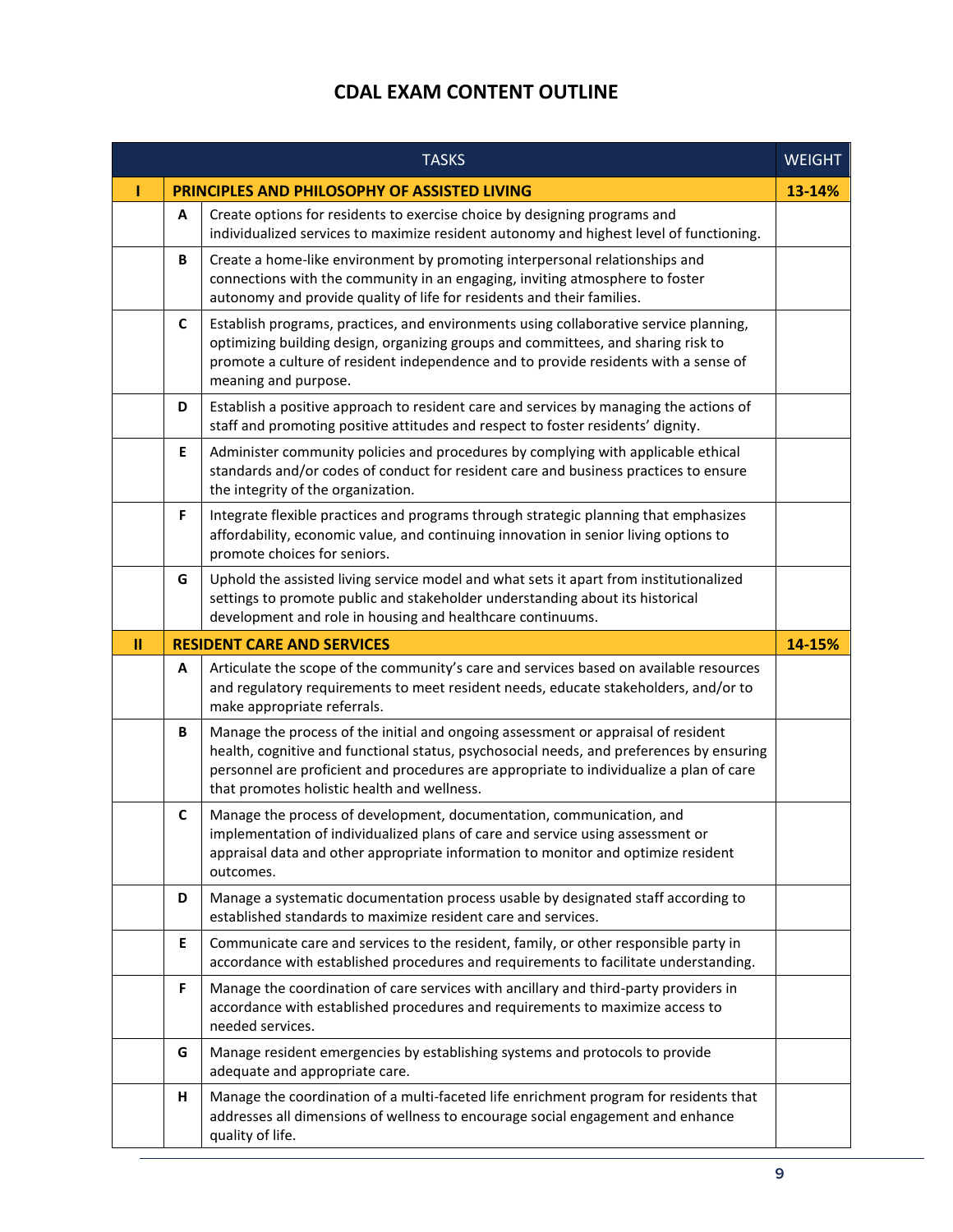|              | L                                                                                                                                                                                                       | Verify that dining service, choices, and special diets comply with current guidelines to<br>provide healthy options and adequate nutrition and hydration.                                                                        |        |  |  |
|--------------|---------------------------------------------------------------------------------------------------------------------------------------------------------------------------------------------------------|----------------------------------------------------------------------------------------------------------------------------------------------------------------------------------------------------------------------------------|--------|--|--|
|              | J                                                                                                                                                                                                       | Demonstrate knowledge of the aging process, geriatric syndromes, cognitive/memory<br>impairment and dementias, chronic diseases and health services trends to manage the<br>community effectively.                               |        |  |  |
|              | Establish a system that provides for the identification, investigation, and analysis of<br>К<br>high-risk situations and appropriate responses to them in order to ensure resident and<br>staff safety. |                                                                                                                                                                                                                                  |        |  |  |
| $\mathbf{m}$ |                                                                                                                                                                                                         | <b>CUSTOMER EXPERIENCE</b><br>12-13%                                                                                                                                                                                             |        |  |  |
|              | A                                                                                                                                                                                                       | Create a positive first impression by establishing community-specific greeting processes<br>to build rapport with customers.                                                                                                     |        |  |  |
|              | В                                                                                                                                                                                                       | Personalize interaction with prospects, residents, families, vendors, and stakeholders by<br>offering a resident centered approach to care, programming, and services to achieve<br>satisfaction.                                |        |  |  |
|              | C                                                                                                                                                                                                       | Create an effective communication process to identify needs and preferences, address<br>inquiries and requests, and resolve grievances in a timely manner to ensure conflict<br>resolution, transparency, and trust.             |        |  |  |
|              | D                                                                                                                                                                                                       | Create quality improvement initiatives using customer satisfaction results to drive<br>positive outcomes.                                                                                                                        |        |  |  |
|              | Е                                                                                                                                                                                                       | Empower staff and ancillary service providers to engage with customers by<br>implementing service standards to personalize the community experience.                                                                             |        |  |  |
|              | F                                                                                                                                                                                                       | Manage the coordination of transportation services using established standards and<br>processes to meet the medical and other needs of residents.                                                                                |        |  |  |
|              |                                                                                                                                                                                                         | <b>LEADERSHIP</b>                                                                                                                                                                                                                |        |  |  |
| <b>IV</b>    |                                                                                                                                                                                                         |                                                                                                                                                                                                                                  | 11-12% |  |  |
|              | A                                                                                                                                                                                                       | Determine the engagement level of all employees using appropriate surveys and tools<br>in order to meet the employees' and company's needs and ensure organizational<br>alignment.                                               |        |  |  |
|              | В                                                                                                                                                                                                       | Manage human resources policies and practices (e.g., hiring, compensation, payroll,<br>benefits, workplace safety) as they relate to the staff and organizational alignment to<br>ensure a sufficient number of qualified staff. |        |  |  |
|              | C                                                                                                                                                                                                       | Create a culture of learning based on core, organizational principles in order to<br>maximize employee potential and ultimately attain business goals.                                                                           |        |  |  |
|              | D                                                                                                                                                                                                       | Execute the community's vision, mission, and strategy using specific goals and<br>objectives in order to ensure a sustainable market position.                                                                                   |        |  |  |
|              | Е                                                                                                                                                                                                       | Employ leadership and management tactics in order to empower employees to achieve<br>company goals.                                                                                                                              |        |  |  |
|              | F                                                                                                                                                                                                       | Manage change using accepted methods and practices in order to meet the<br>needs of the evolving business environment.                                                                                                           |        |  |  |
|              | G                                                                                                                                                                                                       | Participate in external organizations and events to contribute to the community at<br>large, raise awareness of assisted living, and elevate professional knowledge.                                                             |        |  |  |
| $\mathbf v$  |                                                                                                                                                                                                         | <b>OPERATIONS MANAGEMENT</b>                                                                                                                                                                                                     | 13-14% |  |  |
|              | Α                                                                                                                                                                                                       | Direct proper food handling, storage, and preparation to ensure compliance with local,<br>state, and federal regulations for food safety and sanitation.                                                                         |        |  |  |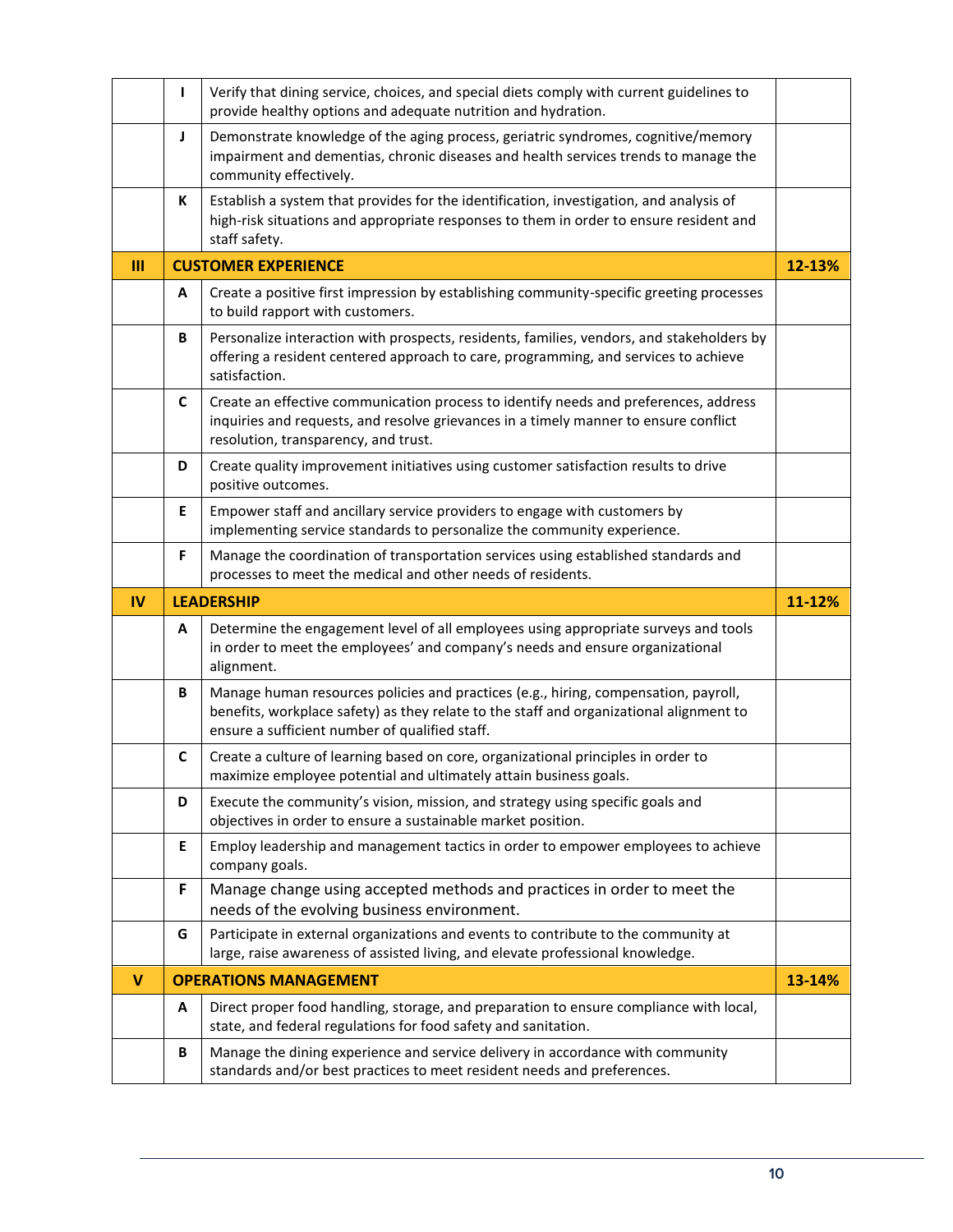|            | C            | Maintain the physical plant, life safety, and transportation provisions consistent with<br>regulatory and legal requirements through regular housekeeping, maintenance, internal<br>reviews, and third-party inspections in order to provide a healthy and safe environment<br>for residents, staff, and visitors.                                                                                                                                                              |        |
|------------|--------------|---------------------------------------------------------------------------------------------------------------------------------------------------------------------------------------------------------------------------------------------------------------------------------------------------------------------------------------------------------------------------------------------------------------------------------------------------------------------------------|--------|
|            | D            | Manage third party contractors in accordance with established agreements in order to<br>ensure that quality goods and services are provided.                                                                                                                                                                                                                                                                                                                                    |        |
|            | E            | Use technology systems and processes that support resident care and community<br>operations to improve efficiency, quality, and compliance.                                                                                                                                                                                                                                                                                                                                     |        |
|            | F            | Establish a system that provides for the identification, investigation, response, and<br>analysis of incidents or accidents including those that involve events that require self-<br>reports to regulatory agencies in order to minimize risk and future occurrences.                                                                                                                                                                                                          |        |
|            | G            | Manage crisis communication using appropriate modalities to ensure the accuracy of<br>content and timeliness of information to inform stakeholders, mitigate risk, and deploy<br>essential resources.                                                                                                                                                                                                                                                                           |        |
|            | н            | Establish quality assessment and performance improvement plans in order to verify<br>compliance, enhance customer experience, and revise community standards and<br>practice.                                                                                                                                                                                                                                                                                                   |        |
| VI         |              | <b>REGULATORY COMPLIANCE</b>                                                                                                                                                                                                                                                                                                                                                                                                                                                    | 12-13% |
|            | A            | Manage formal and informal methods for educating employees on federal, state, and<br>local regulations and organizational policy for their respective areas in order to promote<br>compliance.                                                                                                                                                                                                                                                                                  |        |
|            | В            | Maintain ongoing compliance with federal regulations that pertain to the assisted living<br>community (e.g., Occupational Safety and Health Administration (OSHA), Americans<br>with Disabilities Act (ADA), Health Insurance Portability and Accountability Act (HIPAA))<br>by reviewing quality assessment audit documents, implementing an interdisciplinary<br>team survey management process, and periodically assessing staff performance to<br>ensure health and safety. |        |
|            | $\mathsf{C}$ | Maintain ongoing compliance with state and local regulations that pertain to the<br>assisted living community by reviewing quality assessment audit documents,<br>implementing an interdisciplinary team survey management process, and periodically<br>assessing staff performance to ensure health and safety.                                                                                                                                                                |        |
|            | D            | Oversee the correction process when noncompliance is identified by authorizing<br>necessary resources, ensuring the plan of correction is accurate and timely, and<br>ensuring that systems are in place for ongoing and sustained corrections in order to<br>minimize risk and mitigate future enforcement action.                                                                                                                                                             |        |
|            | Е            | Foster professional relationships with regulatory agencies by participating in<br>inspections, following up on issues promptly and effectively, and working transparently<br>to refine understanding and improve compliance.                                                                                                                                                                                                                                                    |        |
| <b>VII</b> |              | <b>FINANCIAL MANAGEMENT</b>                                                                                                                                                                                                                                                                                                                                                                                                                                                     | 12-13% |
|            | Α            | Prepare budgets by analyzing historical operating trends, current benchmarks, and<br>capital needs in order to project and manage future performance.                                                                                                                                                                                                                                                                                                                           |        |
|            | В            | Analyze ongoing key financial indicators, historical trends, and market intelligence in<br>order to forecast performance and achieve and/or surpass established financial goals.                                                                                                                                                                                                                                                                                                |        |
|            | C            | Manage revenue and cost performance by analyzing financial reports and trends in<br>order to make sound fiscal decisions and maintain viability.                                                                                                                                                                                                                                                                                                                                |        |
|            | D            | Evaluate the cost effectiveness of the equipment, services, and activities valued by<br>stakeholders using established measures and formulas to make decisions about cost<br>benefit.                                                                                                                                                                                                                                                                                           |        |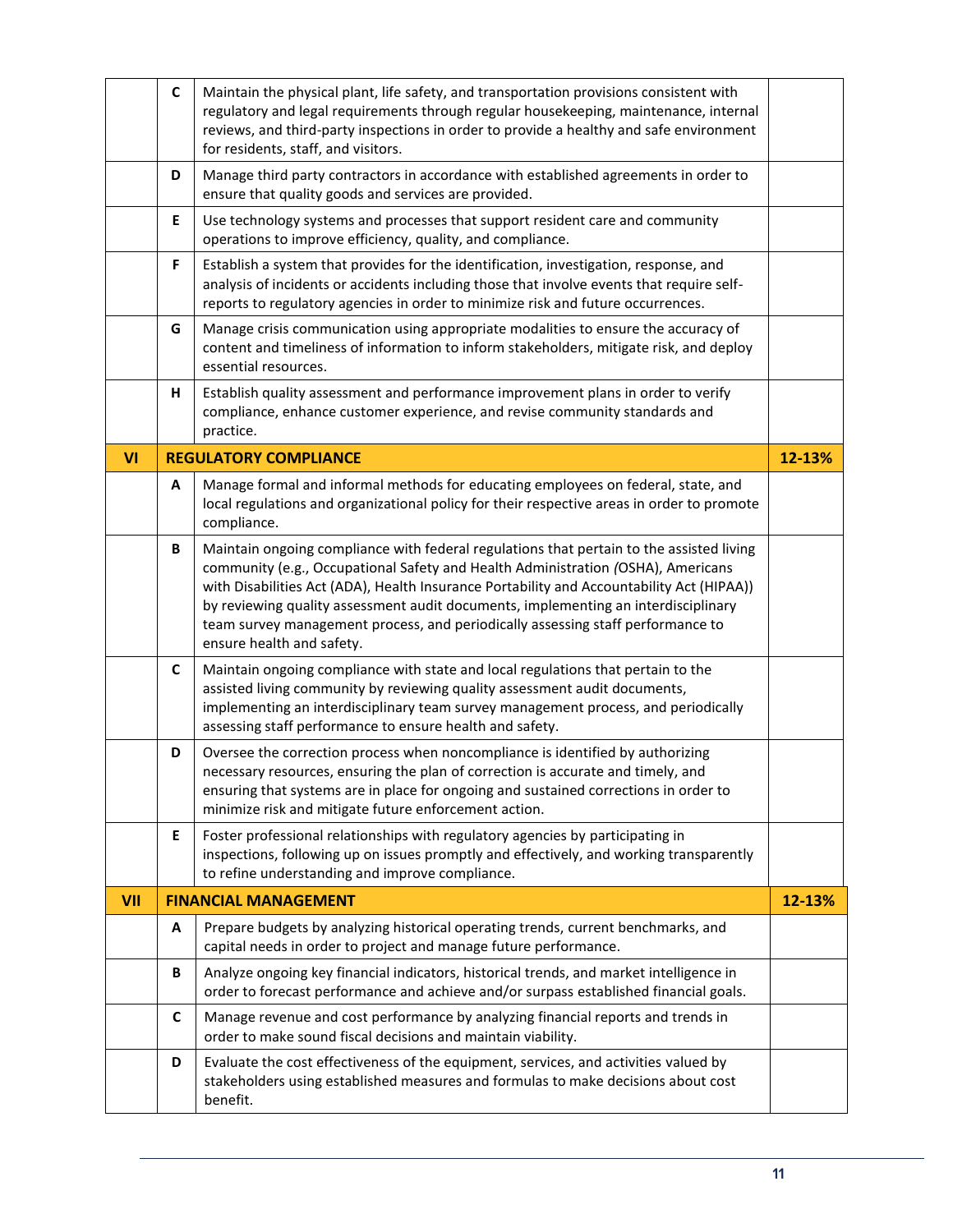|      | Е                                        | Manage workforce labor needs in alignment with organizational goals, census, and<br>complexity of care by forecasting the needs of residents to balance quality of care and<br>financial outcomes. |      |
|------|------------------------------------------|----------------------------------------------------------------------------------------------------------------------------------------------------------------------------------------------------|------|
| VIII | <b>SALES AND MARKETING</b><br>$11 - 12%$ |                                                                                                                                                                                                    |      |
|      | A                                        | Meet occupancy and revenue targets by implementing training, understanding sales<br>metrics, and holding staff accountable for results.                                                            |      |
|      | B                                        | Create an annual marketing plan with budget recommendations to provide direction<br>and adequate resources to generate qualified leads.                                                            |      |
|      | C                                        | Manage a grassroots professional outreach program by building relationships and<br>demonstrating outcomes to drive qualified referrals and reciprocity.                                            |      |
|      | D                                        | Communicate the options for senior living to prospective residents and their families to<br>facilitate the selection of product/service type.                                                      |      |
|      | E                                        | Manage regular competitive analyses by evaluating the position of your community in<br>comparison to competitors to identify community advantages.                                                 |      |
|      |                                          |                                                                                                                                                                                                    | 100% |

#### <span id="page-11-1"></span><span id="page-11-0"></span>*Sample Exam Questions*

The following questions were taken from the examination question repository and serve as samples ONLY of the question type and content found on the examination. The answer key appears at the end of the Sample Test.

- 1. A community has a budgeted occupancy of 110 residents, but has a current occupancy of 95. On a budget of 0.60 hours per resident day in the dining services department, how many hours per day should be scheduled?
	- A. 57
	- B. 60
	- C. 66
	- D. 95
- 2. Which is the **BEST** way to analyze sales staff performance?
	- A. Routinely evaluate the number of sales per lead by individual sales staff against established goals and standards.
	- B. Perform post move-in resident satisfaction surveys to compare the sales process against established goals and standards.
	- C. Collect statistics for individual sales staff and review them against established goals and standards.
	- D. Review follow-up appointments for a single prospect and the appointment-to-conversion rate against established goals and standards.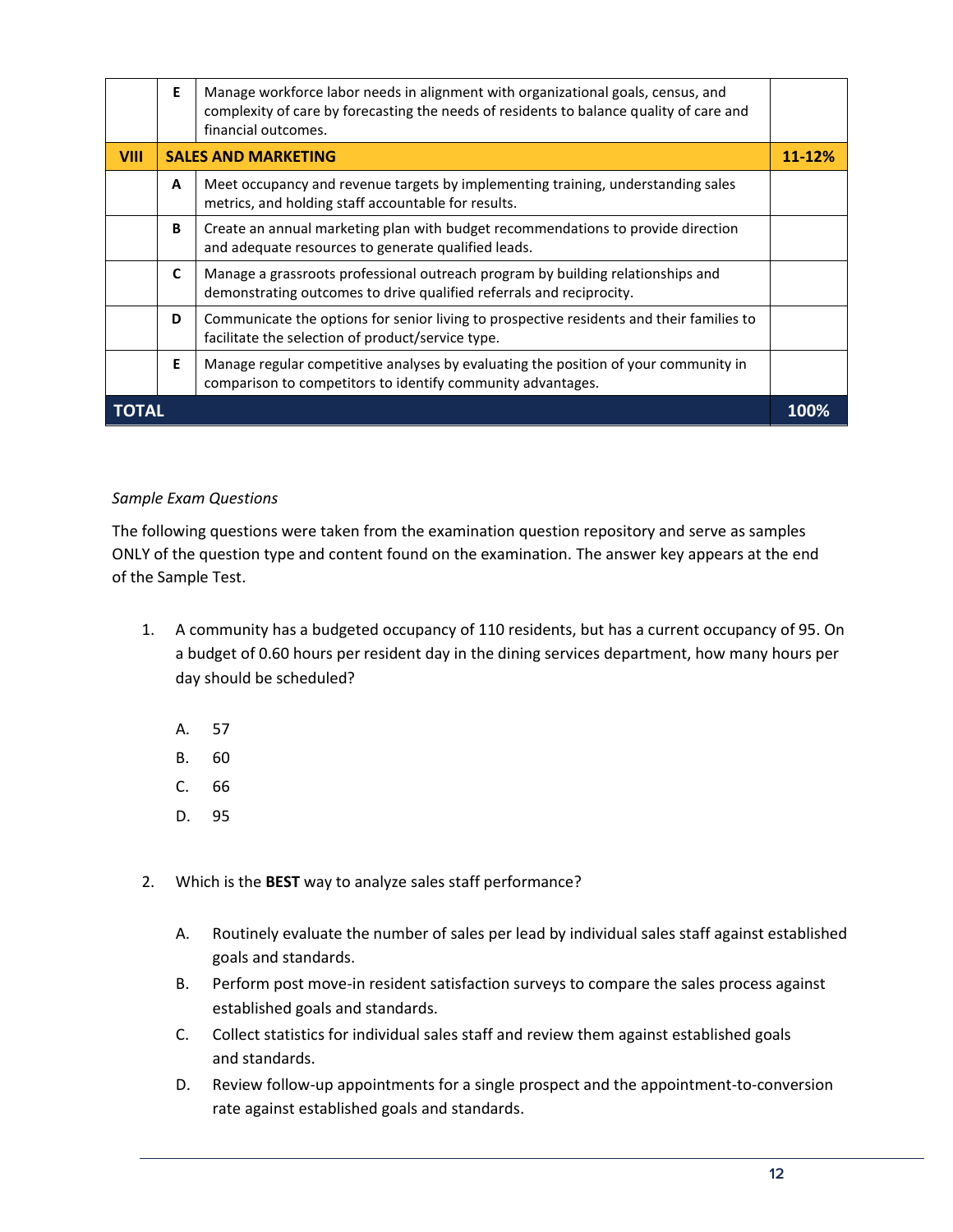- 3. Which law prohibits employment discrimination against recovering drug addicts?
	- A. Fair Labor Standards Act (FLSA)
	- B. Americans with Disabilities Act (ADA)
	- C. Civil Rights Act (Title VII)
	- D. Family Medical Leave Act (FMLA)
- 4. A resident bumped her head during a fall but has no apparent injury. The community's policy states that all residents who are known to have hit their head must be evaluated medically in a hospital. The resident does not want to go to the hospital, and her responsible party insists on not sending her to the hospital.

#### What should the team do?

- A. Call the physician and ask for advice.
- B. Follow the community's policies and procedures.
- C. Have the responsible party stay with the resident or hire a private duty aide to observe her for changes over the next 48 hours.
- D. Negotiate with the responsible party that the team will watch the resident closely for changes and send her for evaluation only if the resident agrees.
- 5. Which is a **BEST** practice for determining whether a community is appropriate for a prospective resident?
	- A. Complete an admission checklist with the resident and family.
	- B. Conduct a face-to-face interview with the family.
	- C. Obtain a physician order that the resident is appropriate
	- D. Complete a comprehensive assessment of the potential resident.

#### Sample Question Answer Key

| <b>Question</b><br><b>Number</b> | <b>Correct</b><br>Answer | <b>Domain</b> |
|----------------------------------|--------------------------|---------------|
|                                  |                          |               |
|                                  |                          |               |
|                                  | R                        |               |
|                                  | R                        |               |
|                                  |                          |               |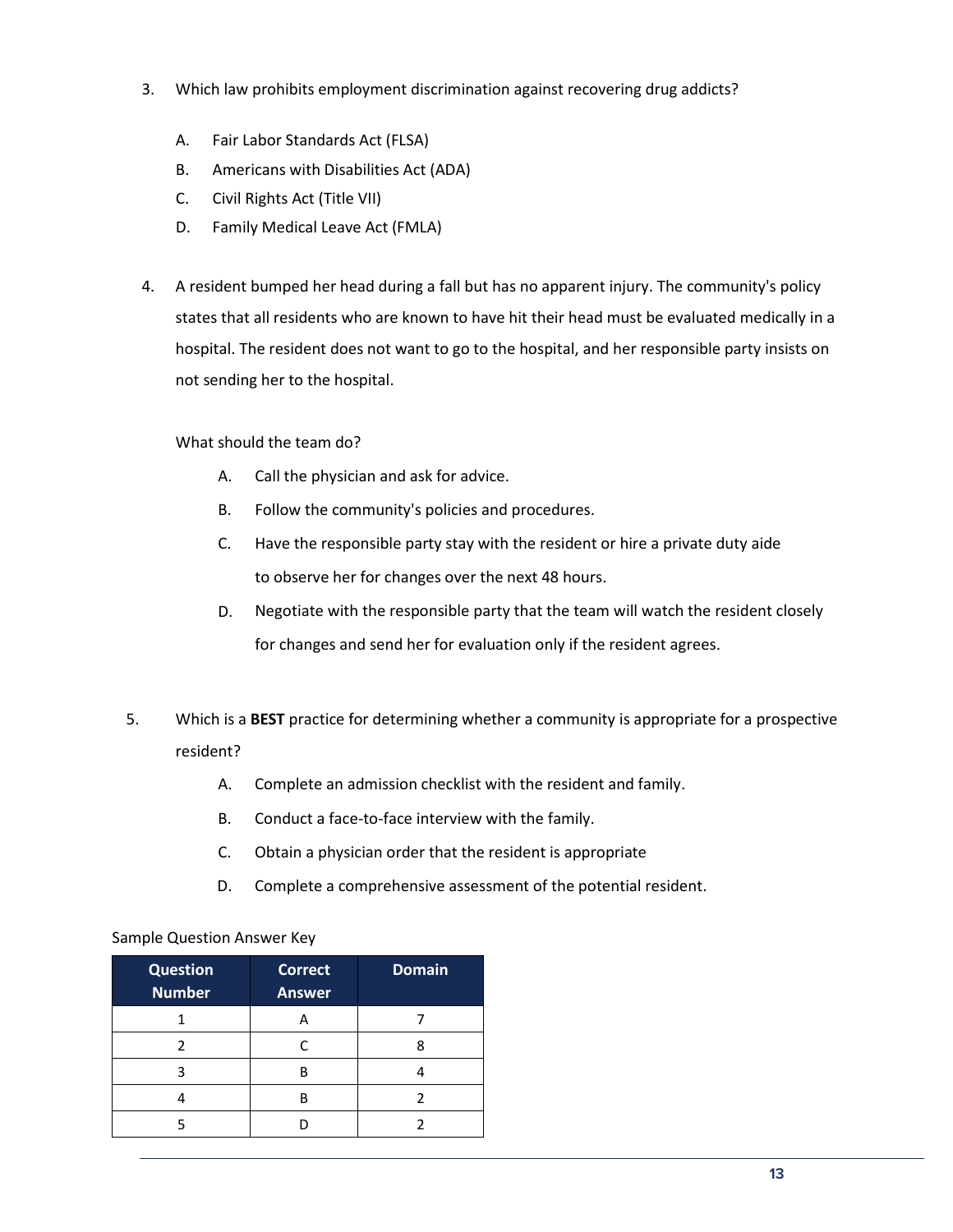#### **TAKING THE EXAM**

<span id="page-13-0"></span>Please note that Candidates must present **two valid forms of identification** at the test site. The name on the identification must match the name of the Applicant, as shown on the CDAL Application Form.

- Acceptable forms of identification include signed, unexpired driver's licenses, passports, and government-issued identification cards.
- <span id="page-13-1"></span>• Unacceptable forms of identification include gym memberships, warehouse memberships, school identification cards, credit cards, and identification with signature only (no photo).

#### **Testing Time**

Your scheduled test appointment time is three (3) hours. Candidates are asked to arrive at the test center 15 minutes in advance of the exam start time.

During the examination, you will have the opportunity to review questions, change answers, mark questions to come back to, or skip questions. Should your time expire while taking the exam, all answers, regardless of how they are marked, will be calculated into your score. Once your allotted time has expired, or you exit the examination, you cannot see or review the questions again.

#### **Examination Rules**

The SLCC and Kryterion follow standard testing industry rules and policies as outlined below.

#### *Test Aids*

Please note that you are encouraged to bring a basic four-function, non-programmable calculator to the test center to assist you with basic calculations. If you are testing at a computer-based testing center, you will also have access to the on-screen calculator. Please note that mobile phones are NOT allowed.

#### *Prohibited Items*

Candidates are expressly prohibited from bringing the following items to the test site:

- Cameras, cell phones, optical readers, or other electronic devices that include the ability to photograph, photocopy, or otherwise copy test materials
- Notes, books, dictionaries, or language dictionaries
- Book bags or luggage
- iPods, MP3 players, headphones, or pagers
- Programmable calculators, computers, PDAs, or other electronic devices with memory
- Personal writing utensils (i.e., pencils, pens, and highlighters)
- Watches
- Food and beverage
- Hats, hoods, or other headgear

If the proctor determines that you have brought any such items to the testing center, they may be demanded and held for an indefinite period by SLCC/Kryterion testing personnel. We reserve the right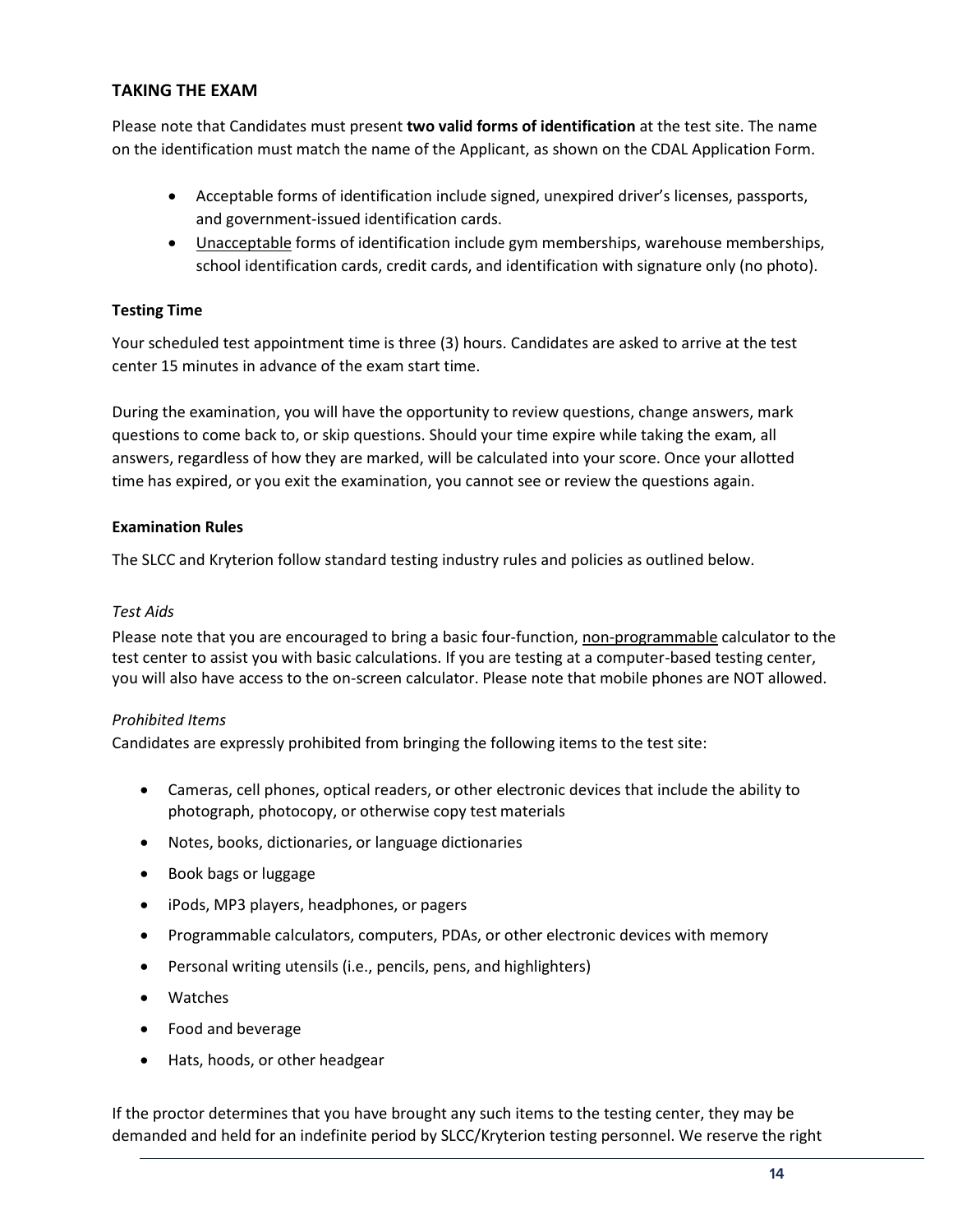to review the memory of any electronic device that may be in your possession at the testing center to determine whether any test materials have been photographed or otherwise copied.

If our review determines that any test materials are in the memory of any such device, we reserve the right to delete such materials and/or retain them for subsequent disciplinary action. Upon completion of our review and any applicable deletions, we will return your device to you, but will not be responsible for the deletion of any materials that may result from our review, whether or not such materials are test materials.

By bringing any such device into the test site in contravention of our policies, you expressly waive any confidentiality or other similar rights with respect to your device, our review of the memory of your device and/or the deletion of any materials. SLCC/Kryterion, the testing center, and the test administration staff are not liable for lost or damaged items brought to the examination site.

#### **Exam Security**

Exam security is a serious matter. In addition to leaving all personal items outside of the exam room, candidates may be asked to turn pockets inside out, as well as show that nothing is hidden under shirt sleeves and the hems of pants legs. Also note that most sites record testing sessions. Candidates caught with prohibited items in the exam room risk exam invalidation, disciplinary action, assessment of monetary damages, and/or legal liability.

The examination content is copyrighted and is strictly confidential information. You are strictly prohibited from retaining, copying, distributing, disclosing, discussing, possessing or receiving any examination content, including even partial questions, by written, electronic, oral or other form of communication. This includes, but is not limited to, emailing, copying or printing of electronic files, reconstructing content through memorization and/or dictation, before, during or after the examination. Doing so may result in disciplinary action, assessment of monetary damages and legal liability. By proceeding further with the examination process, you are acknowledging and agreeing that you understand these restrictions and the consequences if you break these restrictions.

## **Examination Results**

Candidates testing at a local computer-based test center will typically receive their exam results immediately after the exam is submitted. The exam results will appear on-screen and will automatically be sent to the candidate, and SLCC, via email.

Candidates testing in conjunction with an Argentum (or industry) event, using paper-based testing, will receive their results via email once scoring is complete, typically within four weeks.

Please note:

- Results may be delayed up to 60 days following release of new or revised exams.
- Examination results will be released to the Candidate only
- Exam results will not be released by telephone.

The passing score for the CDAL examination was established using a criterion-referenced standard setting process. Candidates are not required to pass each content domain separately. Pass/fail status is determined by the total number of questions answered correctly.

Candidates are provided feedback on their performance in each content domain. This information is provided solely for informational purposes.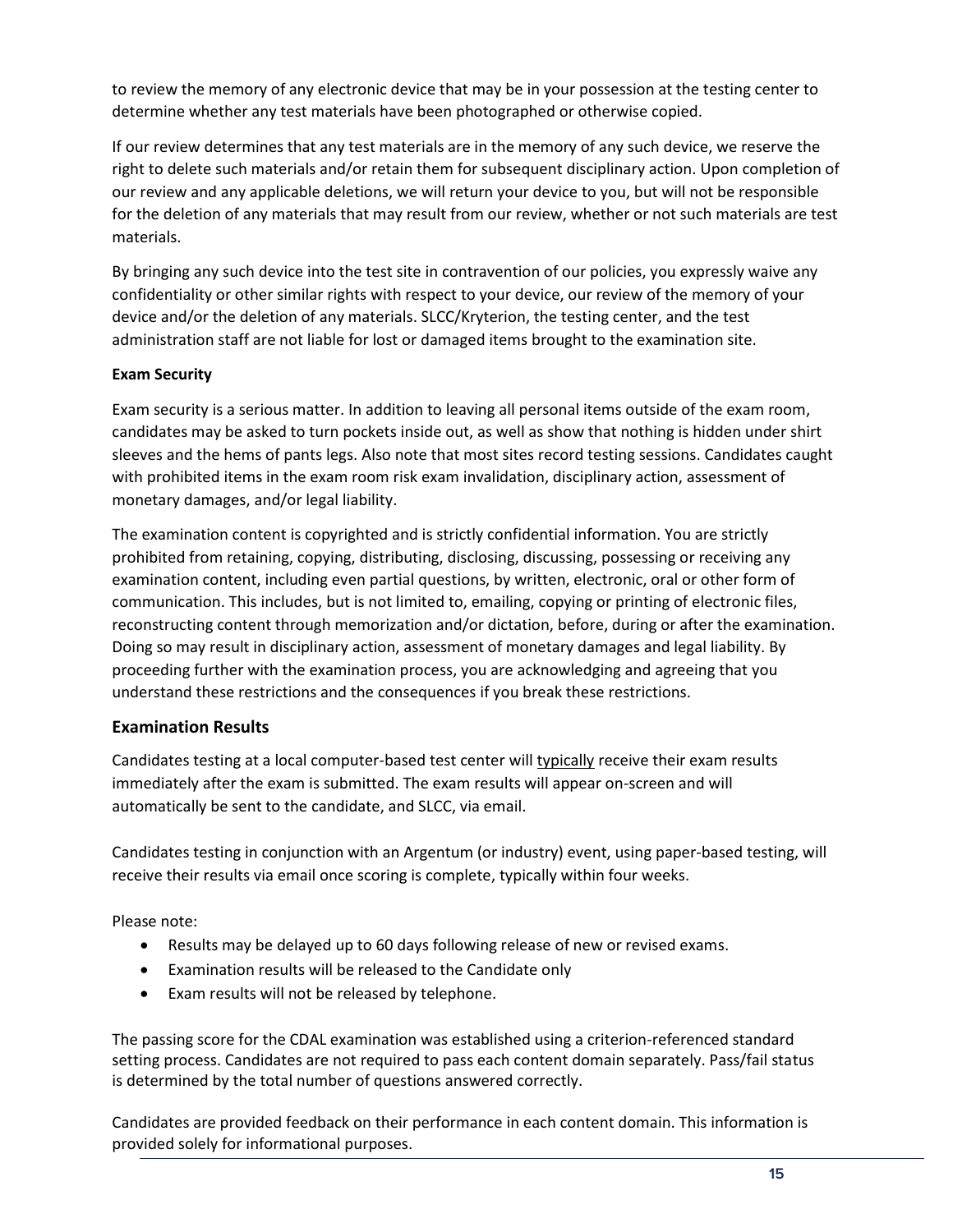## **Certificates**

Candidates who pass the CDAL examination and are granted certification will receive a certificate including the certificant's name, the date the individual was initially certified, the expiration date, and a unique certification number. These certificates remain the property of Argentum.

## <span id="page-15-1"></span><span id="page-15-0"></span>**RECERTIFICATION & MAINTAINING YOUR CDAL CERTIFICATION**

#### **Address Updates: Communicating Changed Contact Information**

One of the most important aspects of maintaining your CDAL certification is to communicate updated contact information when you change employers, move to a new residents, get a new phone number, and/or get a new email address. This is how SLCC notifies you of important issues related to your certification, including recertification notices and critical program updates.

#### **Recertification**

The Senior Living Certification Commission (SLCC) uses recertification to promote continued competence and proficiency as the senior living industry changes over time. The following elements of this program have been established to define the standards of a CDAL in good standing:

- 1. Base Recertification Requirements
- 2. Scope Expansion Measures (when applicable)
- 3. Recertification Fees

#### **Purpose and Rationale**

SLCC's goals for recertification are to promote continued competence and proficiency as the assisted living industry and the role of its executive directors continue to evolve. CDAL recertification provides added incentive to stay current with best practices and gain a broader view of the industry. Recertification contributes to the collective reputation and overall professionalism of CDALs as leaders in managing the delivery of quality care in assisted living.

#### **Recertification Schedule**

As part of maintaining certification, CDALs are responsible for meeting established recertification requirements every three years. Individuals are required to recertify by December 31 of the year recertification is due to remain certified in good standing.

During their initial certification cycle, newly certified CDALs follow a slightly different schedule. If certification is granted on or before June  $30<sup>th</sup>$  of a given year, that year serves as the first year of the three-year cycle, and CDAL certification expires December 31<sup>st</sup> two years later. If initial certification is earned on or after July 1<sup>st</sup> of a given year, then the certification expiration date is December  $31^{st}$  three years later.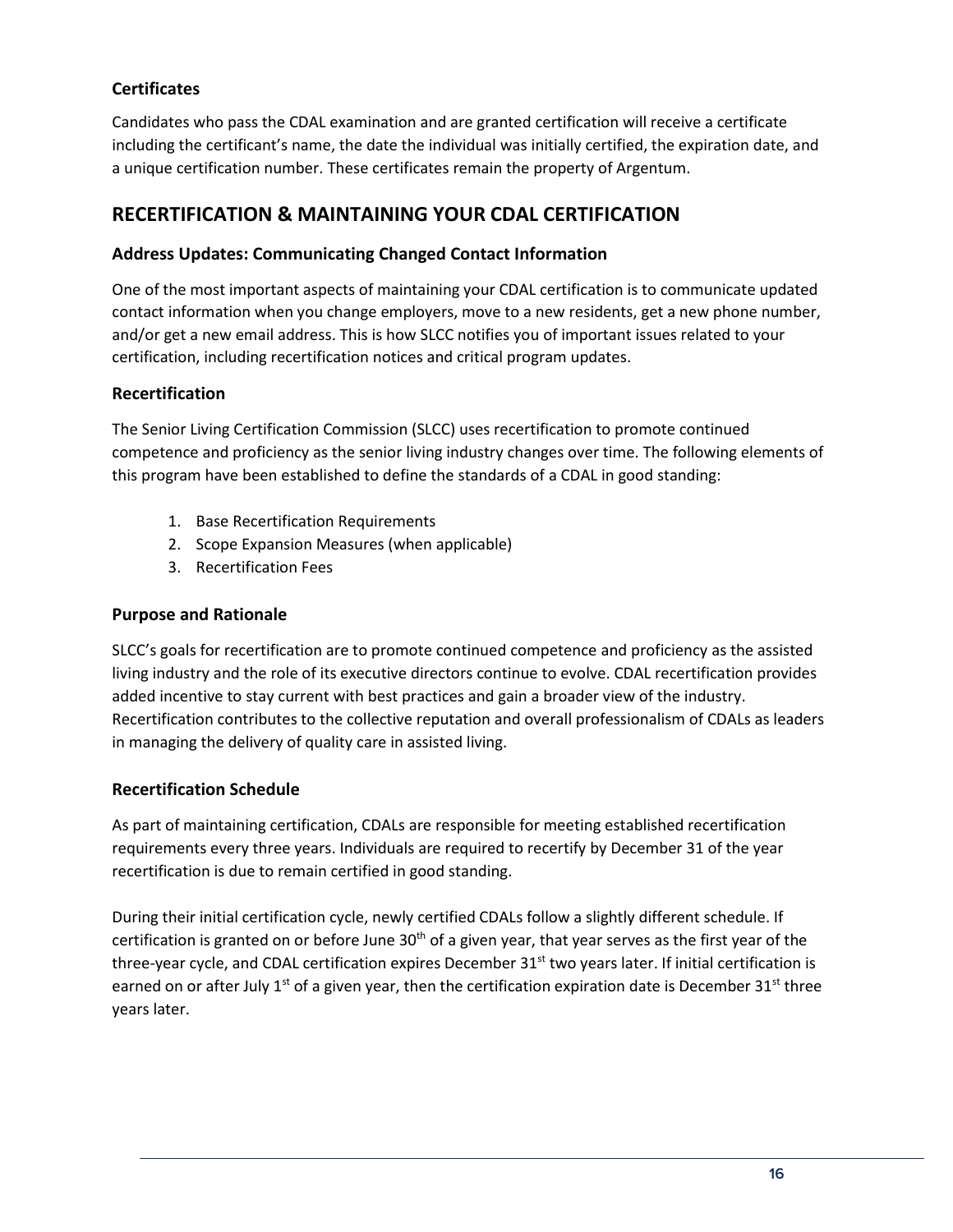| <b>Initial Certification Date</b> | <b>Recertification Date</b>                      |
|-----------------------------------|--------------------------------------------------|
| January - June of Year 1          | December 31 of Year 3 & every 3 years thereafter |
| July - December of Year 1         | December 31 of Year 4 & every 3 years thereafter |

Example: If an individual earns CDAL certification in May 2019, recertification is due by December 31, 2021. If certification is earned in July 2019 (or later that year), the first recertification is due by December 31, 2022 to remain certified in good standing. After the initial certification period, the certification will expire and require recertification by the end of the three‐year cycle.

## **Base Recertification Requirements**

To recertify:

- 1. Pay the CDAL recertification fee of \$300 by December  $31<sup>st</sup>$  of the year recertification is due.
- 2. Demonstrate having earned at least thirty (30) CEUs from an acceptable source from the time of initial certification. (Note: Continuing Professional Development as defined herein may be substituted for up to 10 CEUs.)
- 3. Meet any Scope Expansion Measures (if applicable see below).
- 4. Submit a signed, completed [CDAL Recertification Application](https://www.slcccertification.org/certification/recertification/) Form by December 31<sup>st</sup> of the year recertification is due, or within the grace period.

Applications will not be considered complete unless they include all required information, are signed by the applicant, and are accompanied by full payment of specified fees.

## **Pre-approved Sources for Continuing Education**

Continuing education units (CEUs) from a National Association of Long-Term Care Administrator Boards (NAB)-approved provider are pre-approved for use toward CDAL recertification.

## **Alternate Sources of Continuing Education**

SLCC will accept alternate sources of continuing education that meet the following criteria:

- A. The continuing education content reasonably relates to the role of assisted living executive director (e.g., content is related to resident care and services, safety, customer experience, operations management, regulatory compliance, leadership, sales/marketing, finance, or other content pertinent to senior living);
- B. The continuing education content was available to the public (i.e., the content was not proprietary/restricted to company personnel);
- C. The number of hours of continuing education being requested is included as part of the request;
- D. The source of continuing education can be verified by SLCC (i.e., you will need proof of attendance or similar confirmation.)

Sources of Continuing Education that will be considered for CDAL recertification include events sponsored by Argentum, its state partners, colleges/universities, training organizations (e.g., Relias), or other industry organizations. Courses offered online and in-person can qualify. Please contact SLCC staff with any questions regarding alternate sources of continuing education.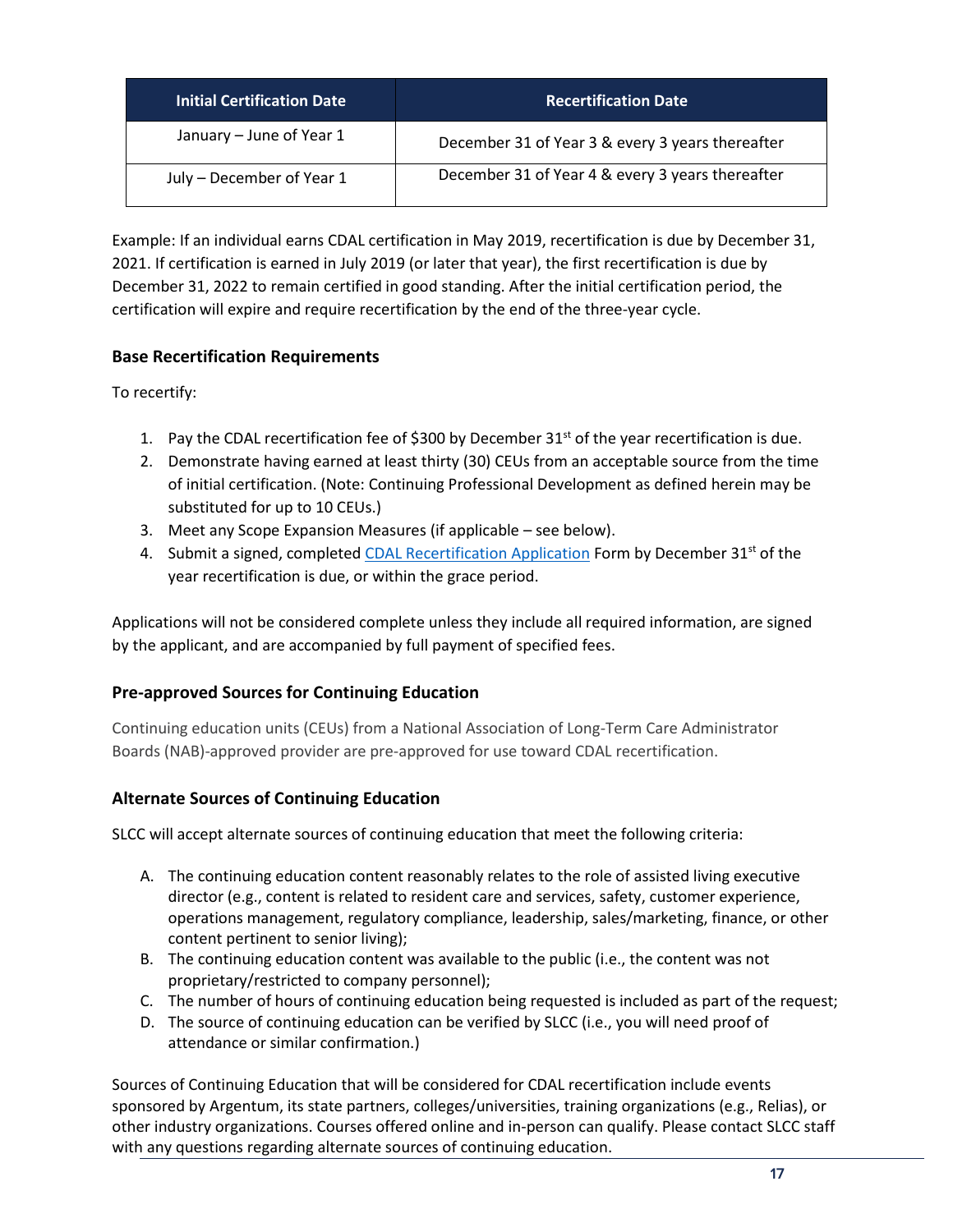#### **Continuing Professional Development**

Continual Professional Development as defined within the options below may be substituted for up to 10 CEUs.

- Presenting a webinar, workshop, or training/conference session: 2 CEUs each
- Certification Test Development: 2 CEUs per hour
- Peer-reviewed publications/papers/articles: 5 CEUs each

#### **Audits**

Recertification submittals will be randomly selected for audit. If selected for audit, the CDAL certificant must provide documentation of continuing education activities in order to recertify. NOTE: all recertification activities submitted after the due date are subject to audit.

The SLCC Executive Director will provide for the competent review of all applications. Certificants who are found to have met the criteria for recertification are awarded certification for the upcoming threeyear period, beginning on the expiration of their current certification.

When certificants are found not to have met the criteria for renewal, they will be provided a clear written explanation of the deficiencies, with reference to applicable SLCC published requirements and policies.

Certificants whose applications for renewal are found to be incomplete or deficient will be considered inactive (i.e., not in good standing) and have 366 calendar days from the date they are notified of such to submit evidence that they have satisfied all requirements for renewal. Applicants who cannot or do not do so within this time and wish to be recognized as certified thereafter will be required to submit an entirely new application that will be evaluated against the then-current eligibility requirements.

#### **Scope Expansion**

The scope and content of the CDAL certification program will change from time to time as industry best practices evolve and the tasks performed by assisted living executive directors are changed. These revisions will typically follow completion of a CDAL Job Task Analysis Study, with the role of assisted living executive director targeted for reevaluation approximately every five to seven years.

Additional recertification requirements may be established following adoption of a revised CDAL scope, including completion of targeted education, completion of one or more quizzes, and possibly retesting, depending on the extent of the scope revisions. The goal of this activity is to maintain consistency in the competence of CDALs as the program evolves.

#### **Recertification Fees**

Upon submitting the [CDAL Recertification Application Form](https://www.slcccertification.org/certification/recertification/), applicants will be redirected to SLCC's secure payment portal to complete payment using a credit card. A receipt will be sent to the email address entered during processing. These fees are payable by December 31<sup>st</sup> the year recertification is due. It is the CDAL's responsibility to ensure that the fee is paid by the due date. The recertification fee is \$300 and covers a three-year period.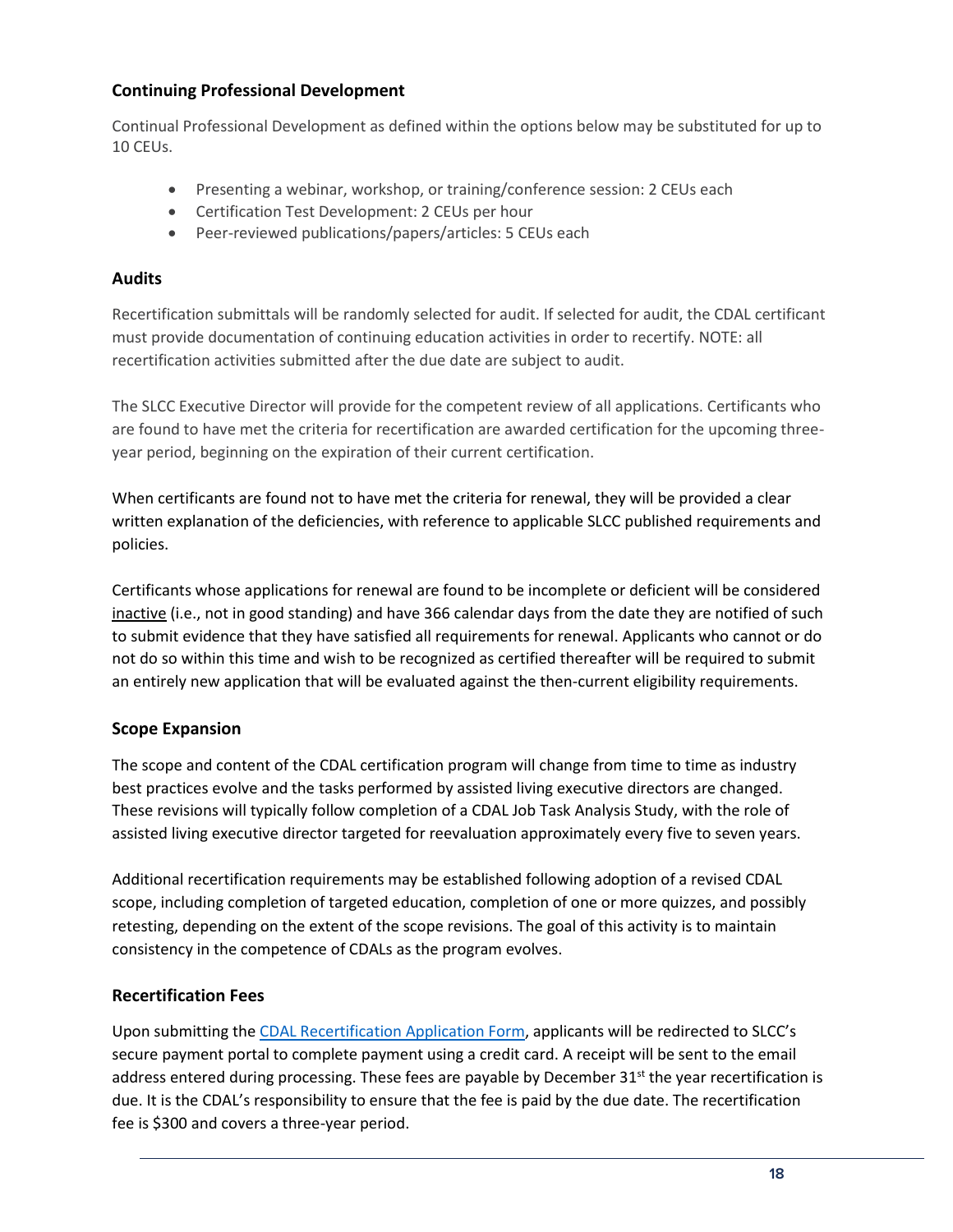## **Failure to Recertify and/or Pay Recertification Fee**

In the years in which recertification is due, if the individual does not submit documentation and pay the applicable fees by the December 31st due date, a \$100 late fee may be assessed. There is a grace period for recertification, during which time the CDAL's status will remain active. However, if fees are not paid and/or the recertification process is still incomplete as of April 30<sup>th</sup>, the individual's status is changed to withdrawn and the certification is no longer valid.

Individuals who subsequently wish to restore their certification to active status must meet all recertification requirements, provide all documentation, and pay all applicable fees.

NOTE: If your CDAL certification has lapsed, please contact Argentum staff at [certification@slcccertification.org.](mailto:certification@slcccertification.org)

#### **Recertification Appeals**

SLCC is committed to a fair appeals process for any applicant, candidate, or certificant with any adverse outcome of a decision. Individuals for whom recertification or reapplication are denied may file an appeal to the SLCC Board of Commissioners (see the CDAL Candidate Handbook, Appendix B: Appeals).

#### **Transitioning to the New CDAL Expiration Schedule**

When the CDAL program was initially launched and for the first few years of the program, certification was scheduled to expire three years from the date the person was initially certified. In 2019 the expiration dates for CDALs were revised to expire on December 31. Please review the table below to see how your expiration date may have been delayed as a result of this transition.

| <b>Initial Certification Date</b> | <b>Recertification Due Date</b> |
|-----------------------------------|---------------------------------|
| January through December 2017     | December 31, 2020               |
| January through December 2018     | December 31, 2021               |
| January - June 2019               | December 31, 2021               |
| July - December 2019              | December 31, 2022               |

Please contact SLCC staff directly, at any time, with any questions regarding your CDAL expiration date, at (703) 562-1187.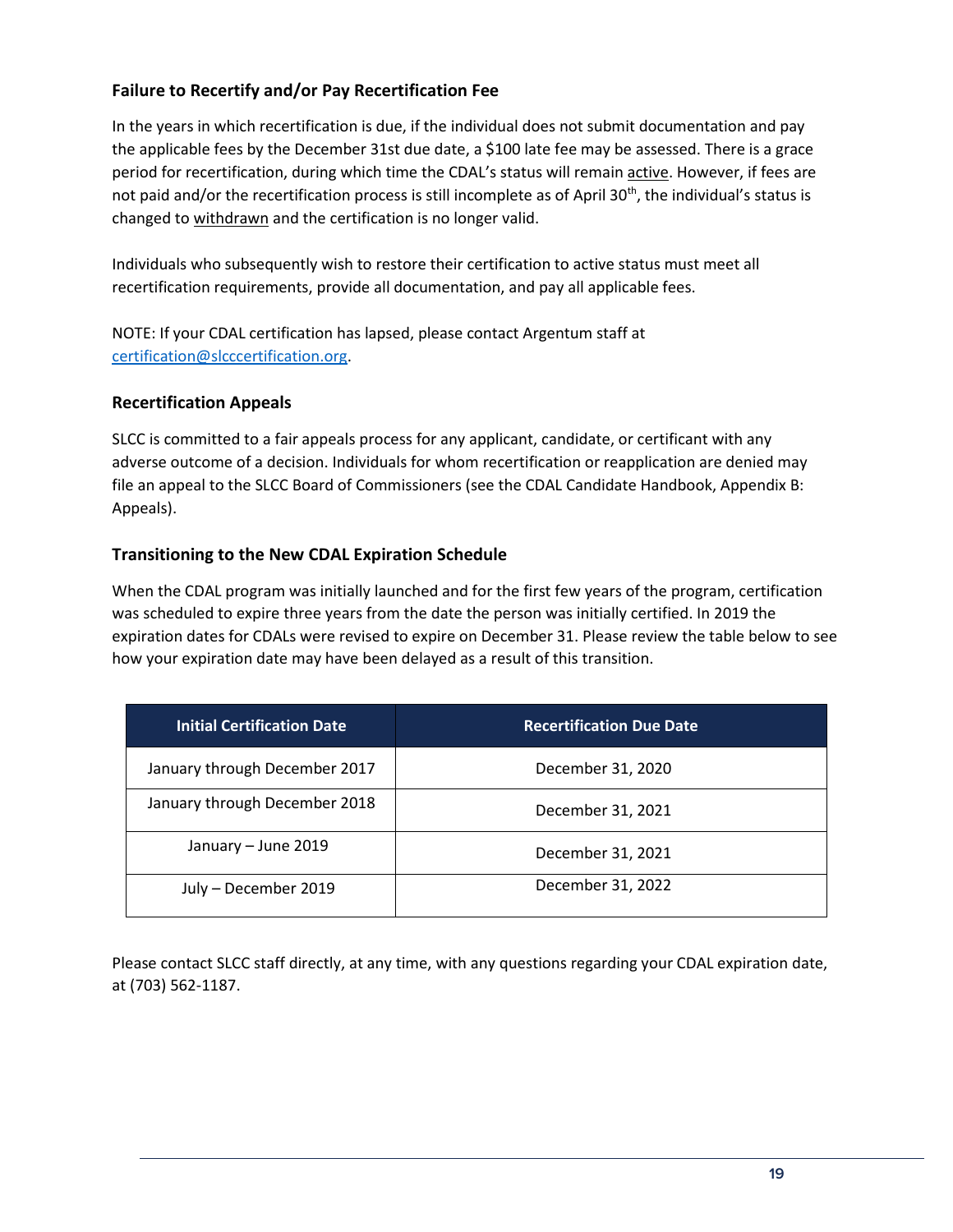#### **APPENDIX A: EXAM PREPARATION TIPS**

#### How to Study

The SLCC encourages candidates to prepare for the examination by using available resources. Argentum, an organization that is related to SLCC, serves the industry by providing professional development for assisted living community executive directors. However, completion of Argentum's education or training is not a prerequisite or component of the CDAL program. Candidates may select any training they wish, and completion of Argentum's training will not provide any advantage over completion of any other quality training program.

Create your study plan and review methods well in advance of the examination. Think about the study method that is best for you (e.g., individual review, study group, class) and the types of materials that are most helpful (e.g., textbooks, audio or video programs, outlines, memory aids). It may also be helpful to use materials given to you during training activities related to your work.

#### Managing Test Anxiety

A little anxiety regarding test taking can be helpful because it stimulates and motivates you to perform at your best; however, severe anxiety can hinder test performance. If you know that you frequently experience severe test anxiety, consider preparing yourself for the examination by developing coping mechanisms to make your tension work for you.

Before the day of the examination, visualize and rehearse the testing situation. Imagine yourself taking the examination with a positive attitude and focused, calm behavior.

Take measures to reduce your stress during the examination. Use deep-breathing techniques, and be sure to stretch your muscles periodically. Such exercises can reduce both physical and mental stress. If necessary, take a few minutes to imagine a calm, pleasant scene, and repeat positive phrases.

Do not let the comments or behavior of testing personnel or other examinees make you anxious. As examinees are taking different versions of the examination, as well as entirely different examinations, examinees will finish at different times – some finishing very early, others taking the full three (3) hours. Examinees who finish more quickly than you may not perform any better than you. Everyone works at his or her own speed. Some of the best test performers routinely use the total allocated time.

Remember that (a) there is no limit to the number of examinees who can receive passing scores, (b) there is no bonus for completing the examination early, and (c) you are not competing with anyone else to pass the exam.

Eating well, avoiding too much alcohol, and maintaining a regular sleep pattern for several days before the examination will help you to be physically prepared. Also, on the day you take the test, choose comfortable clothing.

Finally, your best method for controlling your anxiety is to feel prepared for the test. Designing a study plan well in advance will help you to be successful.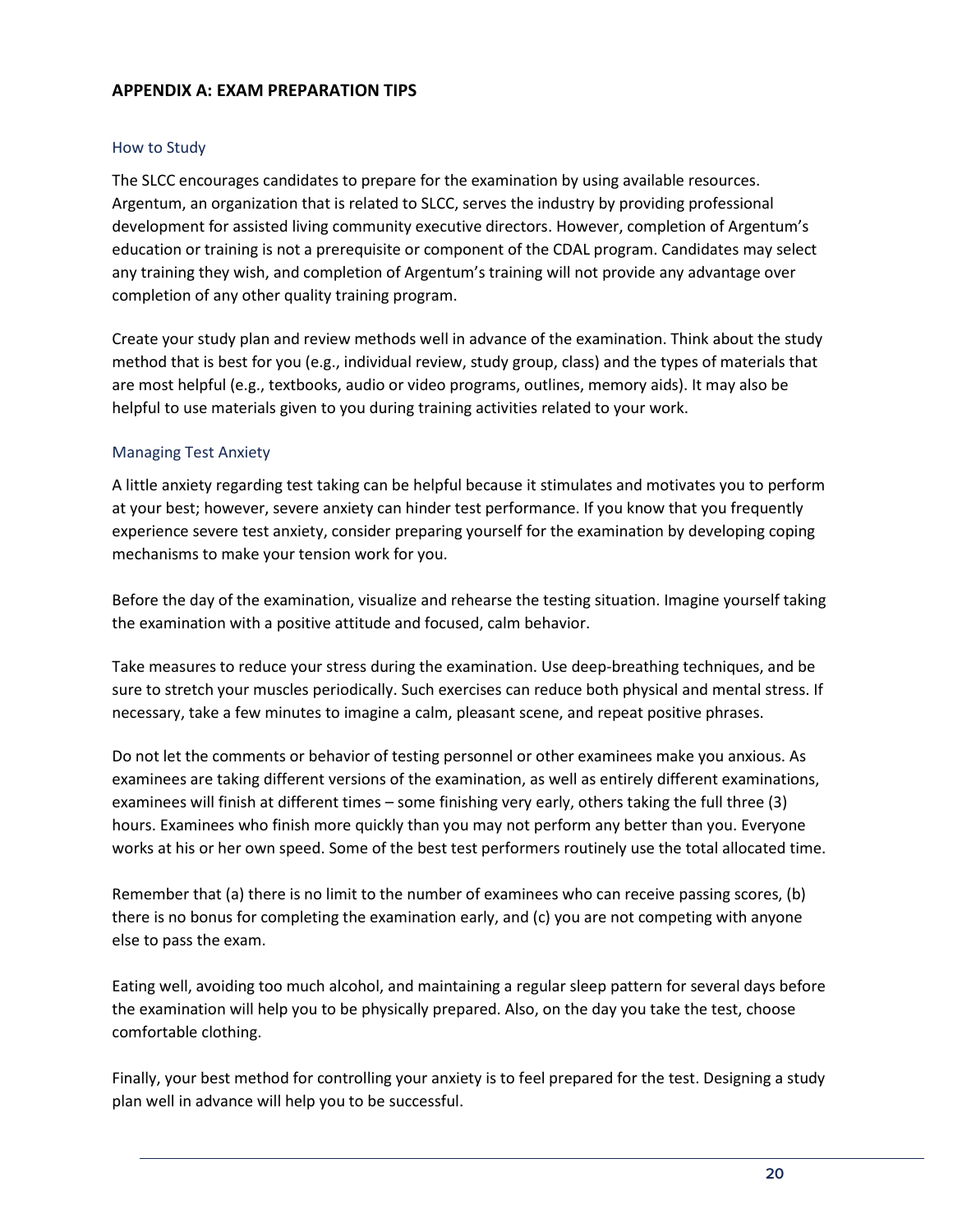#### Tips for Taking the Examination

- Budget your time well. Because you will have three (3) hours to complete 131 questions, you will want to complete more than half of the exam (75 questions) in less than half the time (90 minutes). This is so you will have extra time after completing the full examination to review questions you either skipped or marked for review. Also, allow time so that every hour you can take a minute or so to relax your eyes and stretch your neck and hand muscles.
- Read each question carefully, focusing on what is being asked. If you are uncertain about the answer but nevertheless want to give a tentative response at the time, mark the test question to indicate that you want to review the question and your answer if time allows. Go back to questions marked in this manner after completing the entire test.
- Read all options before selecting your answer. Always select the best choice.
- Do not overanalyze or try to "read into" a question. Questions are not written to be tricky. Do not assume additional information beyond what is given in the test question. All information necessary to answer the question will be given in the text of the question or scenario.
- **EXECT** Test questions are based upon an accepted knowledge base as outlined in the test content outline. Choose options that you know to be correct in any setting, not just your place of employment.
- **■** If there are questions including the words "not," "except," or "least," answer with particular care because you will be looking for the exception. These questions involve a reversal of your usual thought patterns.
- Pay close attention to key words such as "best," "most," "primary," or "usually." These words indicate that other options may at times be correct, but given the wording or situation in the test question, you must judge which option is the best.
- Skip difficult questions and come back to them later. Questions on the test are not ordered by difficulty (i.e., they do not go from easiest to hardest). Also, content areas (the domains) and topics are addressed randomly in questions throughout the test.
- **EXECT** Answer every question. Go through the entire test, answering the questions you believe you know and skipping the ones you do not. Leave time at the end of the testing period to go back to the questions you skipped or want to review.
- **■** If reading English is difficult for you because English is not your primary language, maximize your time by reading and answering all the shorter questions first. After completing the short questions, go back and attempt to answer the longer questions.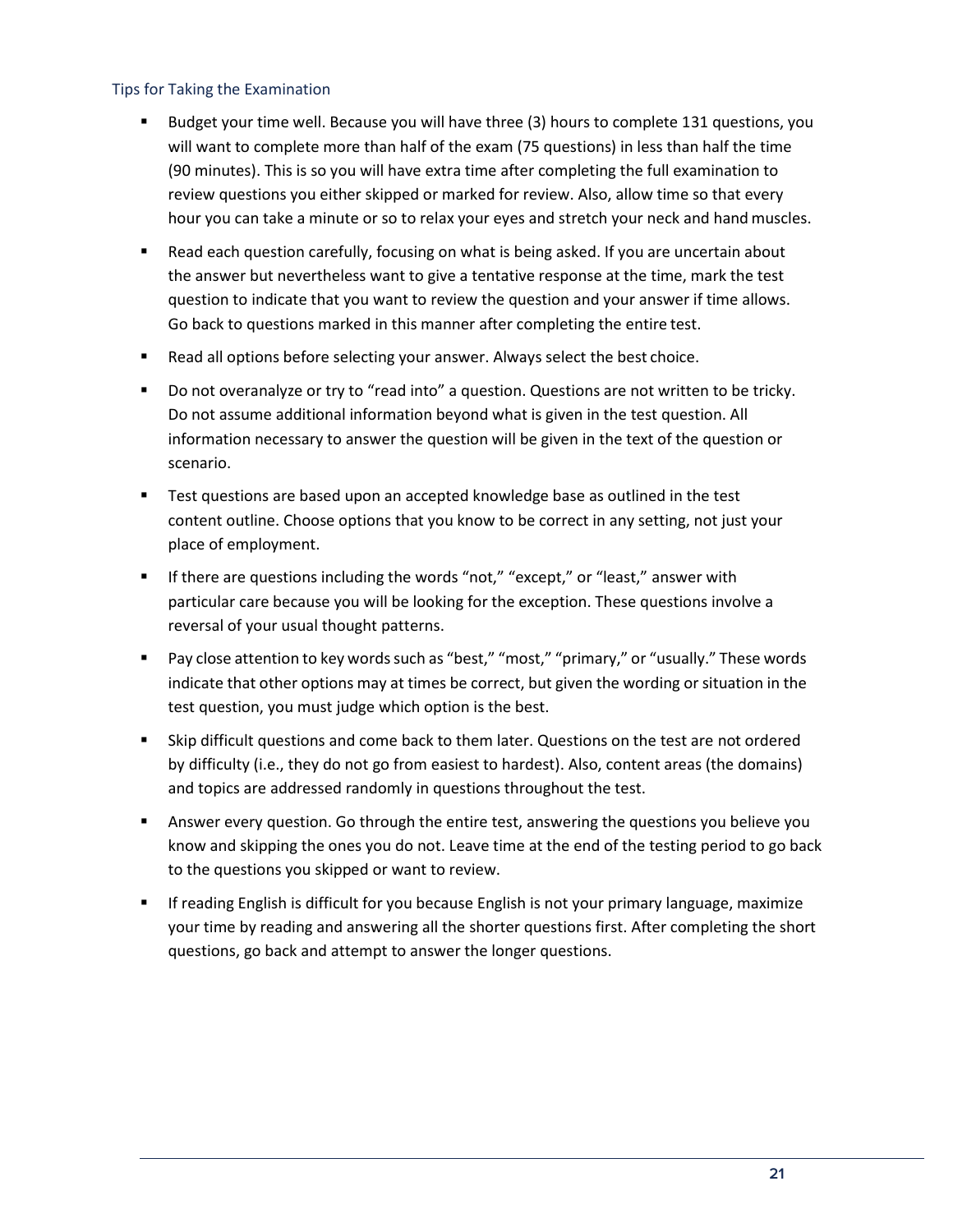## **APPENDIX B: APPEALS/REQUESTS FOR RECONSIDERATION**

SLCC is committed to a fair appeals process for all applicants, candidates and certificants who face an adverse decision. Adverse decisions by the SLCC may include but are not limited to:

- 1. Denial of adequacy of credentials related to eligibility determination.
- 2. Denial of certification for an individual.

In the event of an adverse decision by the SLCC, the applicant, candidate, or certificant will be informed of the decision and of the procedure for appealing the adverse decision. Any individual desiring to appeal the SLCC's adverse decision must adhere to the following:

- 1. The appeal must be submitted in writing and received by the Executive Director within 60 calendar days of the date that notice of the adverse decision was issued by the SLCC. The request for appeal must include:
	- The Appellant's name;
	- Statement of the facts giving rise to the adverse decision;
	- Identification of the provisions of SLCC policy or of state or federal statutes, regulations, or guidelines purportedly being violated; and
	- Appellant's contention with respect to the alleged violation and basis for appealing the adverse decision, as well as the supporting documentation, if any.
- 2. The applicant or certificant is responsible for demonstrating that the appeal should be granted. The appeal must be based on the grounds that the SLCC has ruled erroneously by:
	- Disregarding the established criteria for certification,
	- Failing to follow its established procedure, or
	- Failing to consider relevant evidence and documentation presented.

If the evidence presented appears, on its face, to justify the appeal, the Executive Director will forward the petition to the Appeals, Ethics, and Disciplinary Committee for adjudication. Otherwise the request for appeal will be denied and communicated to the appellant.

For appeals requests that are accepted, the appellant may, at the discretion of the SLCC, be invited to appear at the next regular meeting of the Appeals, Ethics, and Disciplinary Committee at the expense of the appellant. The SLCC Appeals, Ethics, and Disciplinary Committee will review the request through its Appeals Panel. The Appeals Panel will investigate the adverse decision and report its findings and recommendation to the Appeals, Ethics, and Disciplinary Committee.

The Appeals, Ethics, and Disciplinary Committee will report its findings to the Executive Director. The Executive Director will report the Committee's findings to SLCC, which will make the final determination and the appellant will be notified of the determination. This decision will be delivered in writing by mail to the individual not more than 30 calendar days after the SLCC meeting.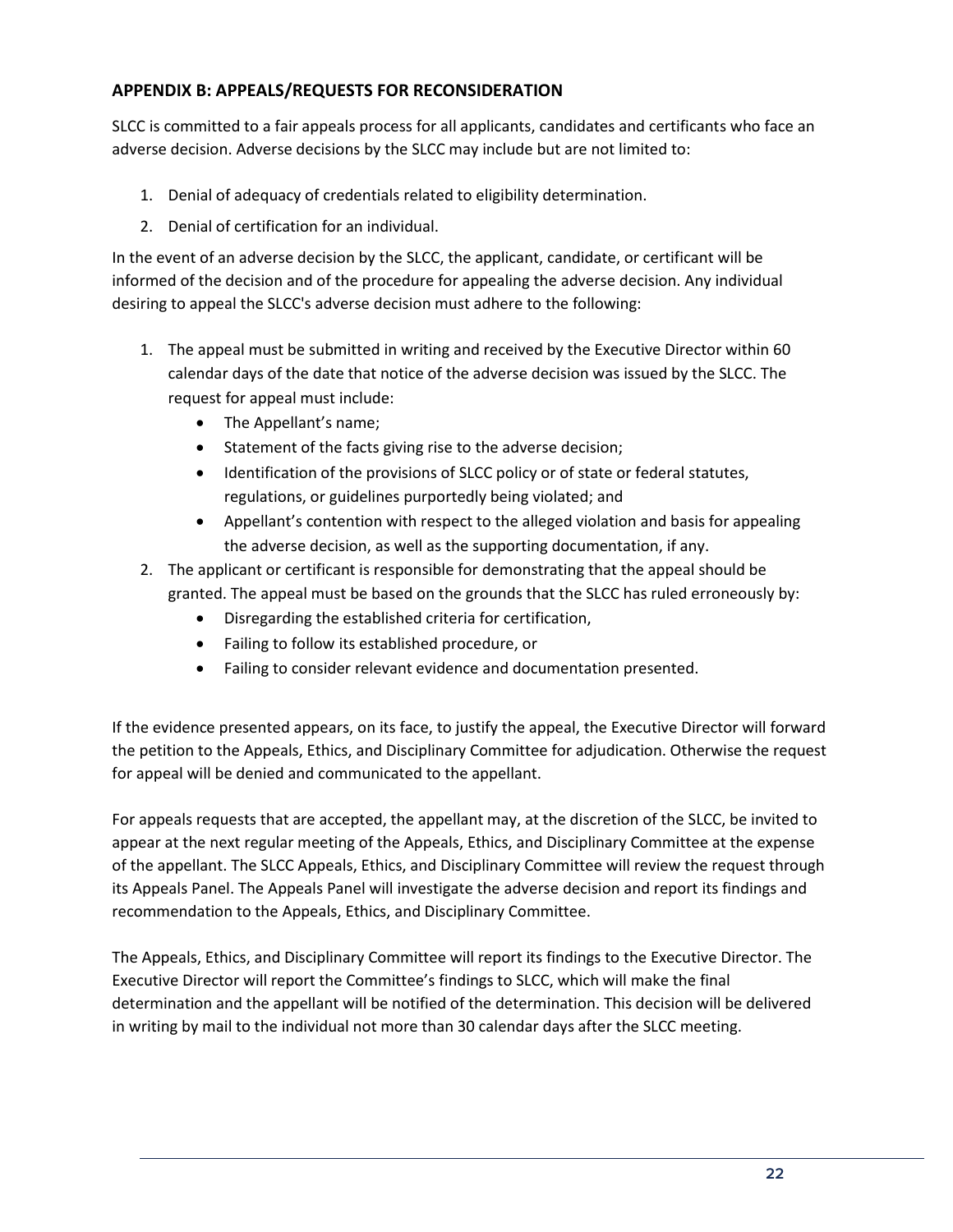## **APPENDIX C: SLCC CODE OF CONDUCT**

#### **Introduction**

The SLCC Code of Conduct applies to individuals credentialed by the SLCC as Certified Assisted Living Executive Directors and those who are candidates for certification. All applicants and certificants are required to adhere to the SLCC Code of Conduct (Code). Violation of any portion of the Code may result in disciplinary action as outlined in the disciplinary policy.

#### Purpose

Assisted Living Community Executive Directors are responsible for the overall management of assisted living communities. The Executive Director works to ensure residents' choice, independence, individuality, dignity, quality of life, and quality of care, in a home-like environment. Executive Directors are also responsible for the work of staff, vendors, and providers, as well as the interests of residents, family members, owners, and other key stakeholders. They execute policies that address safety, risk, regulatory compliance, and quality, and provide overall direction for the community within guidelines set up by the owner, board of directors, or similar governing body. Additional responsibilities are resident and family relations. The plan, direct, or coordinate operational activities at the highest level of management with the help of staff managers.

The Code of Conduct establishes the basic ethical standards for the professional behavior of certificants and candidates for certification (candidates). The Code is designed to provide both appropriate and ethical practice guidelines and enforceable standards of conduct.

#### Code of Conduct

The SLCC has established professional standards designed to serve Executive Directors, employers, the assisted living community team and, most importantly, residents and their families. First and foremost, SLCC certificants and candidates, in their role as Executive Directors, exemplify the principles of choice, dignity, independence, and quality of life for seniors.

SLCC certificants and candidates have the obligation to: maintain high standards of integrity and professional conduct, accept responsibility for their actions, continually seek to enhance their professional capabilities, administer communities with fairness and honesty, and, encourage others to act in a professional manner, consistent with the certification standards and responsibilities set forth below.

#### Section 1: Adherence to Legal Requirements

- 1. Adhere to all applicable state and/or federal laws and all applicable rules and regulations that apply to assisted living care and the Executive Director role.
- 2. Maintain any required certifications, licenses, operating licenses, etc., in compliance with applicable state regulations.
- 3. Adhere to all applicable nondiscrimination laws and refrain from discrimination in professional activities, including relationships with employees, employers, residents and their families, and other professionals.
- 4. Refrain from public behavior that is clearly in violation of professional, ethical, and/or legal standards that apply to assisted living Executive Directors.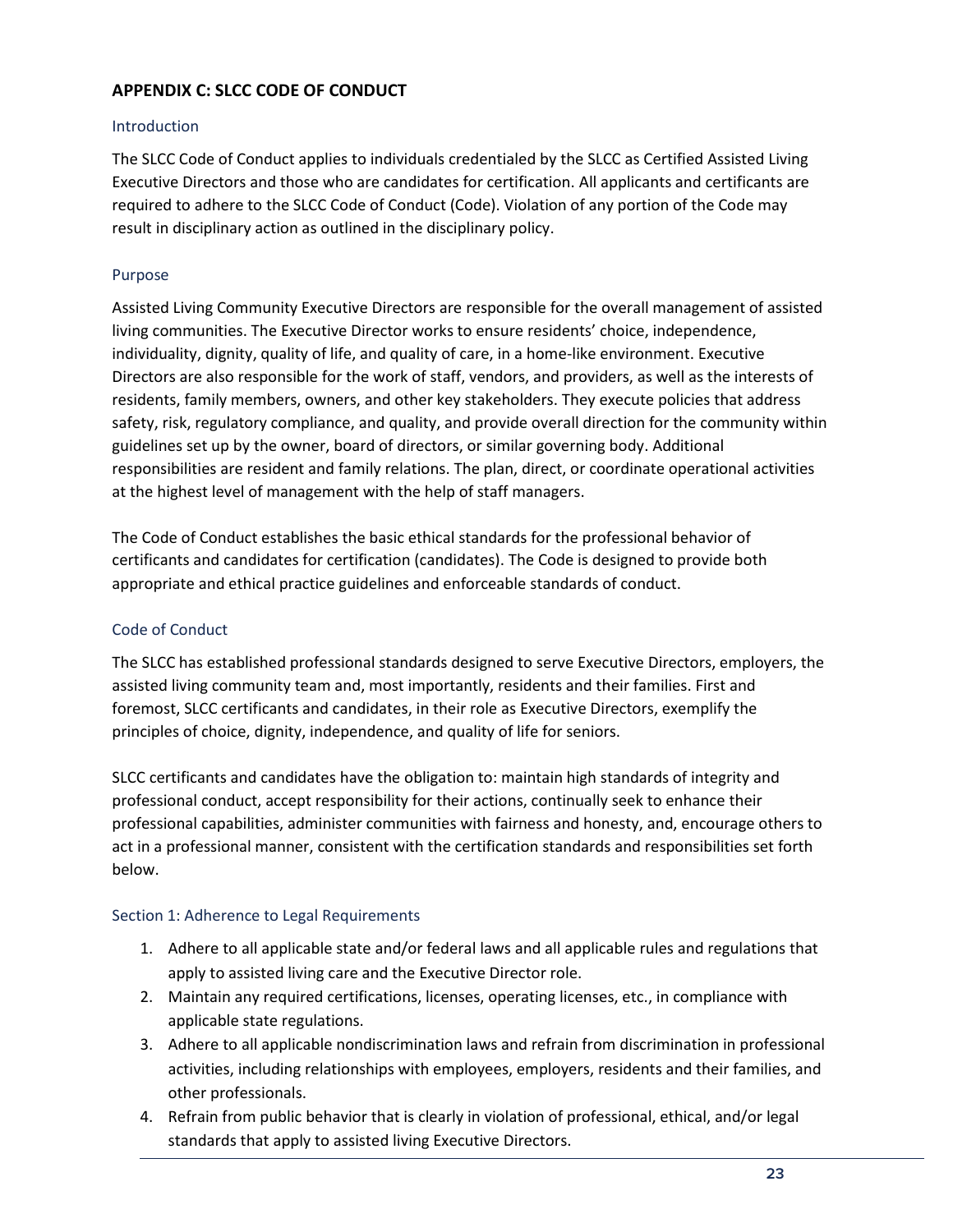#### Section 2: Adherence to SLCC Policies and Requirements

- 1. Follow all SLCC certification program policies, procedures, requirements, and rules. This includes the obligation to be aware of and understand these policies and requirements.
- 2. Provide accurate and complete information to SLCC concerning certification and recertification.
- 3. Cooperate with SLCC regarding matters related to the Code of Conduct, complaint investigations, and/or disciplinary matters.
- 4. Keep confidential all certification examination information, including preventing any unauthorized disclosures of exam information.
- 5. Report candidate or certificant violations of the Code of Conduct to SLCC involving violations of the law, violations of state regulations, and/or violations that affect the health and/or safety of a resident.

#### Section 3: Professional Performance

- 1. Deliver competent services in the assisted living Executive Director role.
- 2. Treat employees, residents, and residents' families with fairness and respect.
- 3. Maintain the confidentiality of private and sensitive information, unless there is a mandate to report or other legal obligation to disclose the information.
- 4. Appropriately disclose any conflicts of interest or potential conflicts of interest and avoid conduct that could cause a conflict of interest.
- 5. Establish a safe environment for residents and staff through appropriate systems that enhance resident and employee safety.
- 6. Establish adequate financial controls to protect residents and employers against financial crimes.
- 7. Promote quality staffing through appropriate hiring practices, including background checks and drug screening as required, and by providing specialized training.
- 8. Support resident rights of informed choice, independence, dignity, and privacy to the extent possible and appropriate.
- 9. Make available a consumer-friendly disclosure document to prospective residents.
- 10. Promote a zero-tolerance environment in regard to abuse by appropriately reporting abuse and providing training to residents, families, and staff in order to provide for the detection, reporting and prevention of elder abuse.
- 11. Act honestly in the conduct of professional responsibilities and in all professional interaction with others.
- 12. Properly use professional titles, degrees, and all credentials and provide accurate and truthful information regarding education, experience, qualifications, and the performance of services.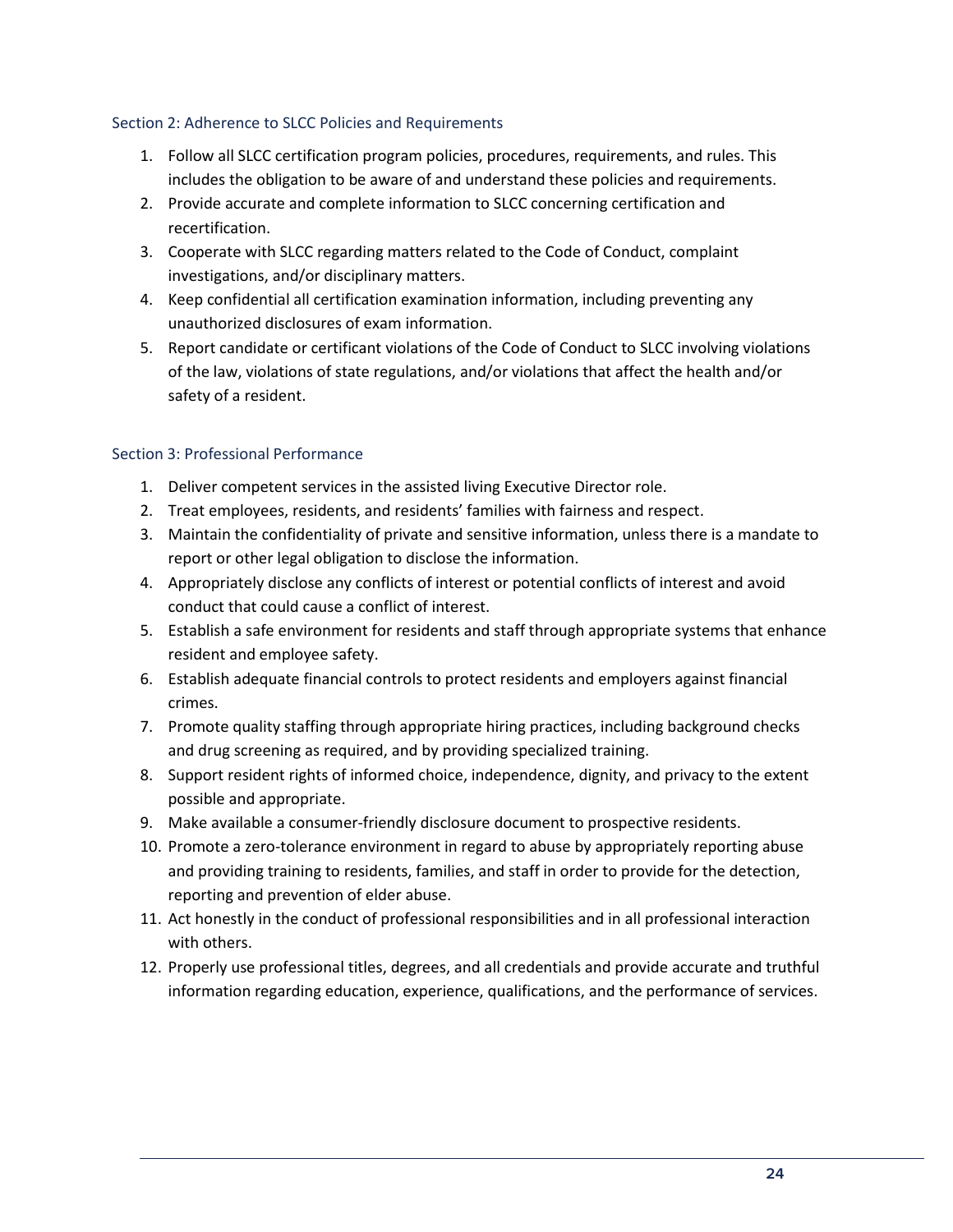## **APPENDIX D: USE OF CDAL CERTIFICATION MARKS & LOGOS**

The CDAL certification mark and logo are the property of Argentum. Permission to use the certification mark or logo is granted to CDAL certificants at the discretion of the SLCC, for permissible uses only.

After receiving notification of certification, the CDAL credential may be used only while certification remains valid and in good standing. Individuals may not use the CDAL designation until they have received specific written notification that they have successfully completed all requirements for CDAL certification, including passing the exam. Certificants must comply with all verification and recertification requirements to maintain use of the credential.

Certificants will receive a certificate that includes their name, credential awarded, expiration date, and other information. The certificate may only be displayed during the time period for which the credential is valid. Certificates remain the property of Argentum and must be promptly returned upon request.

CDAL marks and logos may be used only on business cards, stationery, letterhead, and similar documents on which the name of the individual certified is prominently displayed.

CDAL marks and logos may not be used in any manner that could bring the CDAL program, Argentum, or the SLCC, into disrepute, or in any way that may be considered misleading or unauthorized.

Use of the mark and logo by individuals who have not been granted and maintained the certification is expressly prohibited. Continued use of the CDAL marks or logos after notice of suspension or revocation will result in legal action, which will be pursued to the full extent of the law.